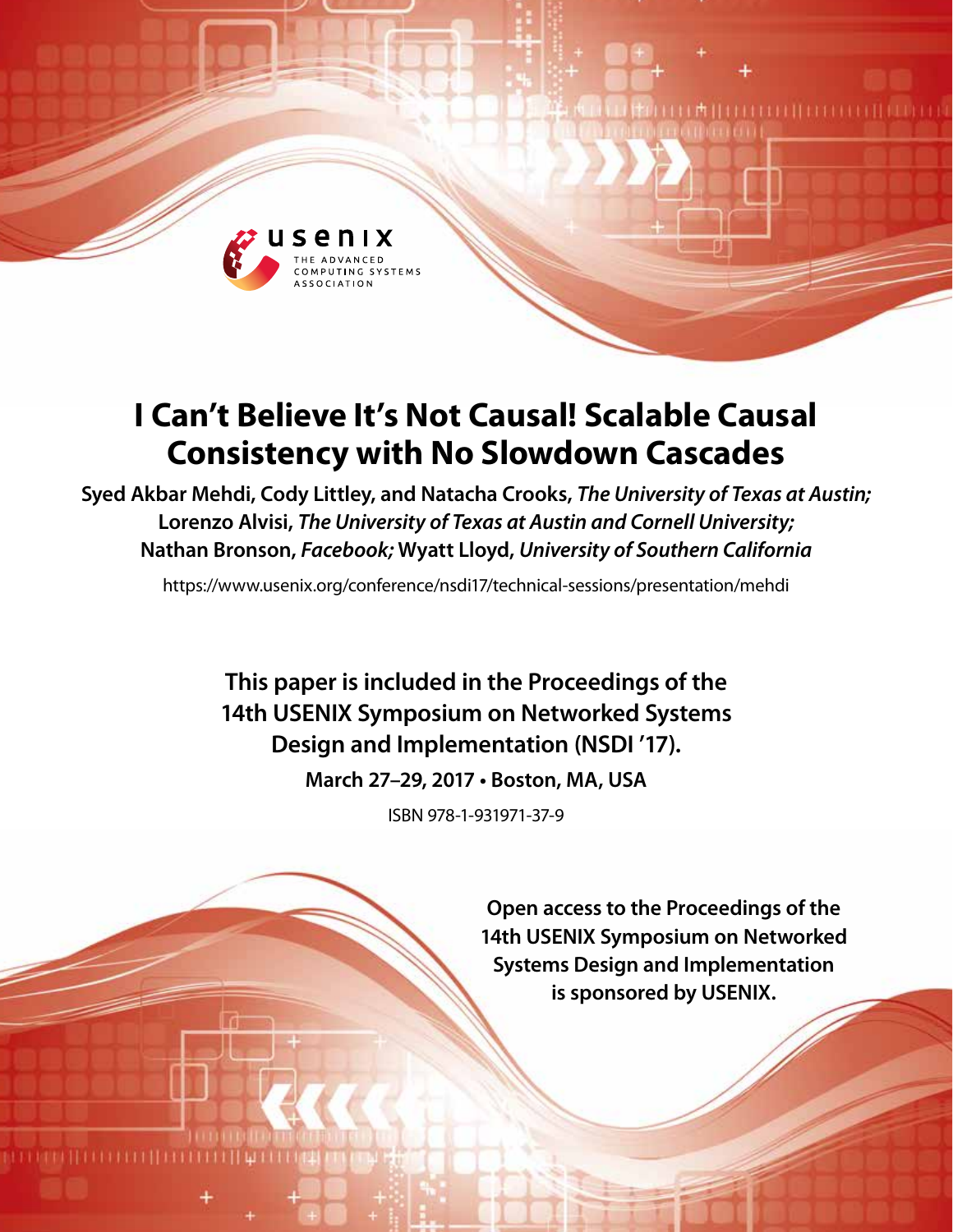# I Can't Believe It's Not Causal! Scalable Causal Consistency with No Slowdown Cascades

Syed Akbar Mehdi<sup>1</sup>, Cody Littley<sup>1</sup>, Natacha Crooks<sup>1</sup>, Lorenzo Alvisi<sup>1,4</sup>, Nathan Bronson<sup>2</sup>, and Wyatt Lloyd<sup>3</sup>

<sup>1</sup>UT Austin, <sup>2</sup>Facebook, <sup>3</sup>USC, <sup>4</sup>Cornell University

#### Abstract

We describe the design, implementation, and evaluation of Occult (Observable Causal Consistency Using Lossy Timestamps), the first scalable, geo-replicated data store that provides causal consistency to its clients without exposing the system to the possibility of *slowdown cascades*, a key obstacle to the deployment of causal consistency at scale. Occult supports read/write transactions under PC-PSI, a variant of Parallel Snapshot Isolation that contributes to Occult's immunity to slowdown cascades by weakening how PSI replicates transactions committed at the same replica. While PSI insists that they all be totally ordered, PC-PSI simply requires total order Per Client session. Nonetheless, Occult guarantees that all transactions read from a causally consistent snapshot of the datastore without requiring any coordination in how transactions are asynchronously replicated.

# 1 Introduction

Causal consistency [\[7\]](#page-13-0) appears to be ideally positioned to respond to the needs of the sharded and geographically replicated data stores that support today's large-scale web applications. Without imposing the high latency of stronger consistency guarantees [\[30,](#page-13-1) [38\]](#page-14-0), it can address many issues that eventual consistency leaves unresolved. This brings clear benefits to users and developers: causal consistency is all that is needed to preserve operation ordering and give Alice assurance that Bob, whom she had defriended before posting her Spring-break photos, will not be able to access her pictures, even though Alice and Bob access the photo-sharing application using different replicas [\[13,](#page-13-2) [20,](#page-13-3) [39\]](#page-14-1). Yet, causal consistency has not seen widespread industry adoption.

This is not for lack of interest from the research community. In the last few years, we have learned that no guarantee stronger than real-time causal consistency can be provided in a replicated data store that combines high availability with convergence [\[43\]](#page-14-2), and that, conversely, it is possible to build convergent causally-consistent data stores that can efficiently handle a large number of shards [\[10,](#page-13-4) [14,](#page-13-5) [27,](#page-13-6) [28,](#page-13-7) [39,](#page-14-1) [40\]](#page-14-3).

We submit that industry's reluctance to deploy causal consistency is in part explained by the inability of its current implementations to comply with a basic commandment for scalability: do not let your performance be determined by your slowest component. In particular, current causal systems often prevent a shard in replica *R* from applying a write *w* until all shards in *R* have applied all the writes that causally precede *w*. Hence, a slow or failed shard (a common occurrence in any large-enough deployment) can negatively impact the entire system, delaying the visibility of updates across many shards and leading to growing queues of delayed updates. As we show in Section [2,](#page-2-0) these effects can easily snowball to produce the "slowdown cascades" that Facebook engineers recently indicated [\[8\]](#page-13-8) as one of the key challenges in moving beyond eventual consistency.

This paper presents Occult (Observable Causal Consistency Using Lossy Timestamps), the first georeplicated and sharded data store that provides causal consistency to its clients without exposing the system to slowdown cascades. To make this possible, Occult shifts the responsibility for the enforcement of causal consistency from the data store to its clients. The data store makes its updates available as soon as it receives them, and causal consistency is enforced on reads only for those updates that clients are actually interested in observing. In essence, Occult decouples the rate at which updates are applied from the performance of slow shards by optimistically *rethinking the sync* [\[48\]](#page-14-4): instead of enforcing causal consistency as an invariant of the data store, through its read-centric approach Occult appears to applications as *indistinguishable* from a system that does.

Because it never delays writes to enforce consistency, Occult is immune from the dangers of slowdown cascades. It may, however, delay read operations from shards that are lagging behind to ensure they appear consistent with what a user has already seen. We expect such delays to be rare in practice because a recent study of Facebook's eventuallyconsistent production system found that fewer than six out of every million reads were not causally consistent [\[42\]](#page-14-5). Our evaluation confirms this. We find that our prototype of Occult, when compared with the eventually-consistent system (Redis Cluster) it is derived from, increases the median latency by only  $50\mu s$ , the 99th percentile latency by only 400µs for a read-heavy workload (4ms for a write-heavy workload), and reduces throughput by only 8.7% for a read-heavy workload (6.9% for a write-heavy workload).

Occult's read-centric approach, however, raises a thorny technical issue. Occult requires clients to determine how their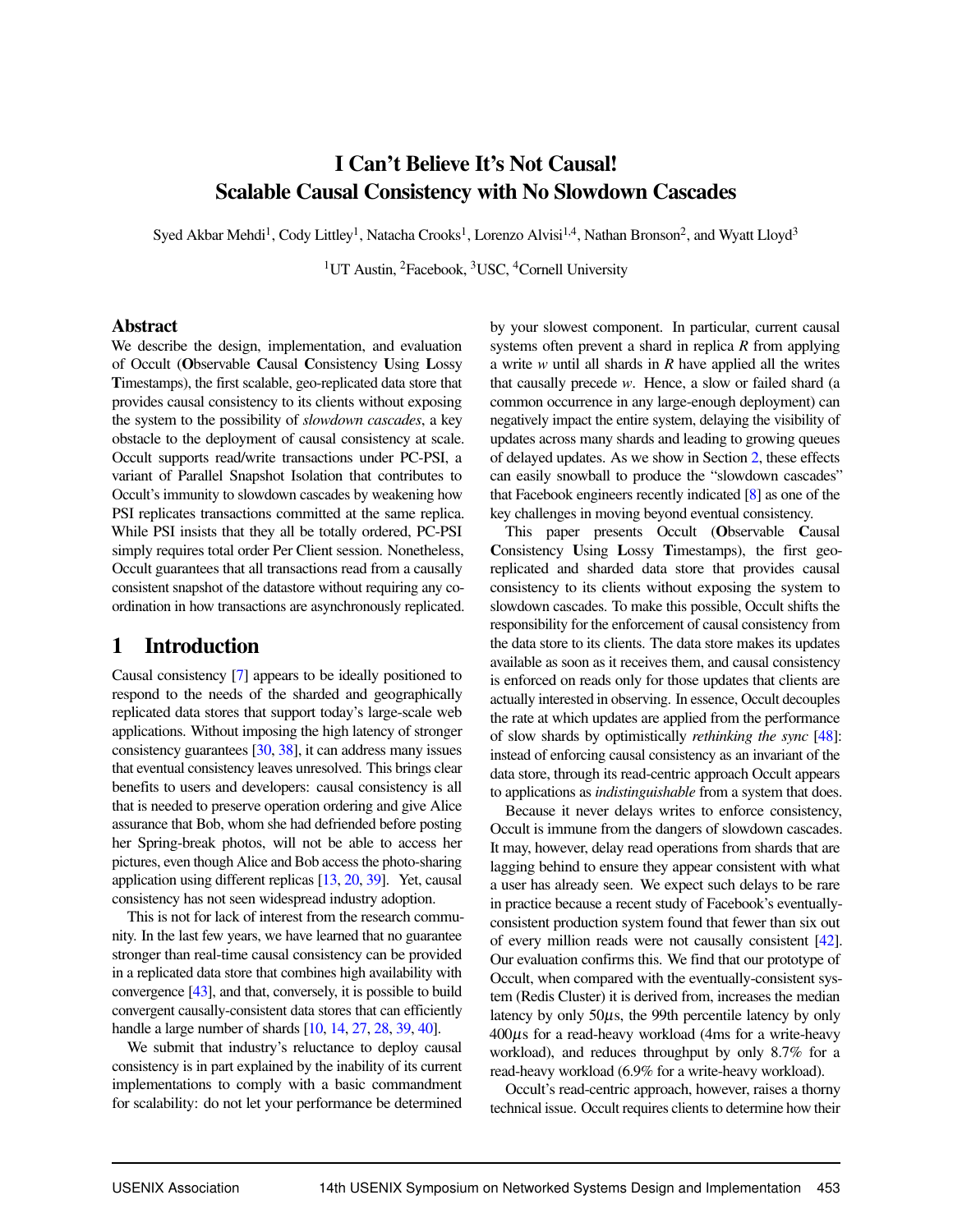local state depends on the state of the *entire* data store; such global awareness is unnecessary in systems that implement causal consistency within the data store, where simply tracking the immediate predecessors of a write is enough to determine when the write should be applied [\[39\]](#page-14-1). In principle, it is easy to use vector clocks [\[29,](#page-13-9) [44\]](#page-14-6) to track causal dependencies at the granularity of objects or shards. However, their overhead at the scale that Occult targets is prohibitive. Occult instead uses *causal timestamps* that, by synthesizing a variety of techniques for compressing dependency information, can achieve high accuracy (reads do not stall waiting for updates that they do not actually depend on) at low cost. We find that 24-byte timestamps suffice to achieve an accuracy of 99.6%; 8 more bytes give an accuracy of 99.96%.

Causal timestamps also play a central role in Occult's support for scalable read-write transactions. Transactions in Occult operate under a variant of Parallel Snapshot Isolation [\[55\]](#page-14-7). Occult ensures that all transactions always *observe* a consistent snapshot of the system, even though the datastore no longer evolves through a sequence of monotonically increasing consistent snapshots. It uses causal timestamps to not only track transaction ordering but also atomicity (by making writes of a transaction *causally dependent on each other*). This novel approach is key to the scalability of Occult's transactions and their immunity to slowdown cascades. The responsibility for commit is again shifted to the client, which uses causal timestamps to detect if a transaction has observed an inconsistent state due to an ordering or atomicity violation and, if so, aborts it. Committed writes instead propagate asynchronously to slaves, allowing the commit logic to scale independently of the number of slave replicas.

In summary, the contributions of this paper include:

- A novel and light-weight read-centric implementation of causal consistency. By shifting enforcement to the clients, it ensures that they never observe non-causal states, while placing no restrictions on the data store.
- A new transactional isolation level called Per-Client Parallel Snapshot Isolation (PC-PSI), a variant of PSI, that contributes to Occult's immunity to slowdown cascades by weakening how PSI replicates transactions committed at the same replica.
- A novel scalable protocol for providing PC-PSI that uses causal timestamps to enforce both atomicity and transaction ordering and whose commit latency is independent of the number of replicas in the system.
- An implementation and evaluation of Occult, the first causally consistent store that implements these ideas and is immune to slowdown cascades.

# <span id="page-2-0"></span>2 Motivation

Causal consistency ensures that clients observe their own updates and read from a state that includes all operations that they have previously observed. This promise aims for a sweet spot in the debate on the guarantees that a sharded and geo-

<span id="page-2-1"></span>

Figure 1: Example of a slowdown cascade in traditional causal consistency. Delayed replicated write(a) delays causally dependent replicated write(b) and write(c)

replicated data store should offer. On the one hand, causal consistency maintains most of the performance edge of eventual consistency [\[60\]](#page-14-8) over strong consistency, as all replicas are available for reads under network partitions [\[30,](#page-13-1) [38\]](#page-14-0). On the other hand, it minimizes the associated baggage of increased programmer complexity and user-visible anomalies. By ensuring that all clients see updates that may potentially be causally related [\[34\]](#page-13-10) in the same order, causal consistency can, for example, address the race conditions that a VP of Engineering at Twitter in a 2013 tech talk called "the biggest problem for Twitter" [\[33\]](#page-13-11): when fanning out tweets from celebrities with huge followings, some feeds may receive reactions to the tweets before receiving the tweets themselves.

Despite these obvious benefits, however, causal consistency is largely not deployed in production systems, as existing implementations are liable to experience, at scale, one of the downsides of strong consistency: *slowdown cascades*.

#### 2.1 Slowdown Cascades

When systems scale to sufficient size, failures become an inevitable and regular part of their operation [\[25,](#page-13-12) [26\]](#page-13-13). Performance anomalies, e.g., one node running with lower throughput than the rest of the system, are typical, and can be viewed as a kind of partial failure. Potential causes of such failures include abnormally-high read or write traffic, partially malfunctioning hardware, or a localized network issue, like congestion in a top-of-rack switch. In a partitioned system, a failure within a partition will inevitably affect the performance of that partition. A *slowdown cascade* occurs when the failure spills over to affect other partitions.

Industry has long identified the spectre of slowdown cascades as one of the leading reasons behind its reluctance to build strongly consistent systems [\[8,](#page-13-8) [17\]](#page-13-14), pointing out how the slowdown of a single shard, compounded by *query amplification* (e.g., a single user request in Facebook can generate thousands of, possibly dependent, internal queries to many services), can quickly cascade to affect the entire system.

All existing causally consistent systems [\[14,](#page-13-5) [28,](#page-13-7) [39,](#page-14-1) [40,](#page-14-3) [63\]](#page-14-9) are susceptible to slowdown cascades. The reason, in essence, is that, to present clients with a causally consistent data store, these systems delay applying a write *w* until after the data store reflects all the writes that causally precede *w*. For example, in Eiger [\[40\]](#page-14-3) each replicated write *w* carries metadata that explicitly identifies the writes that directly precede *w* in the causal dependency graph. The datacenter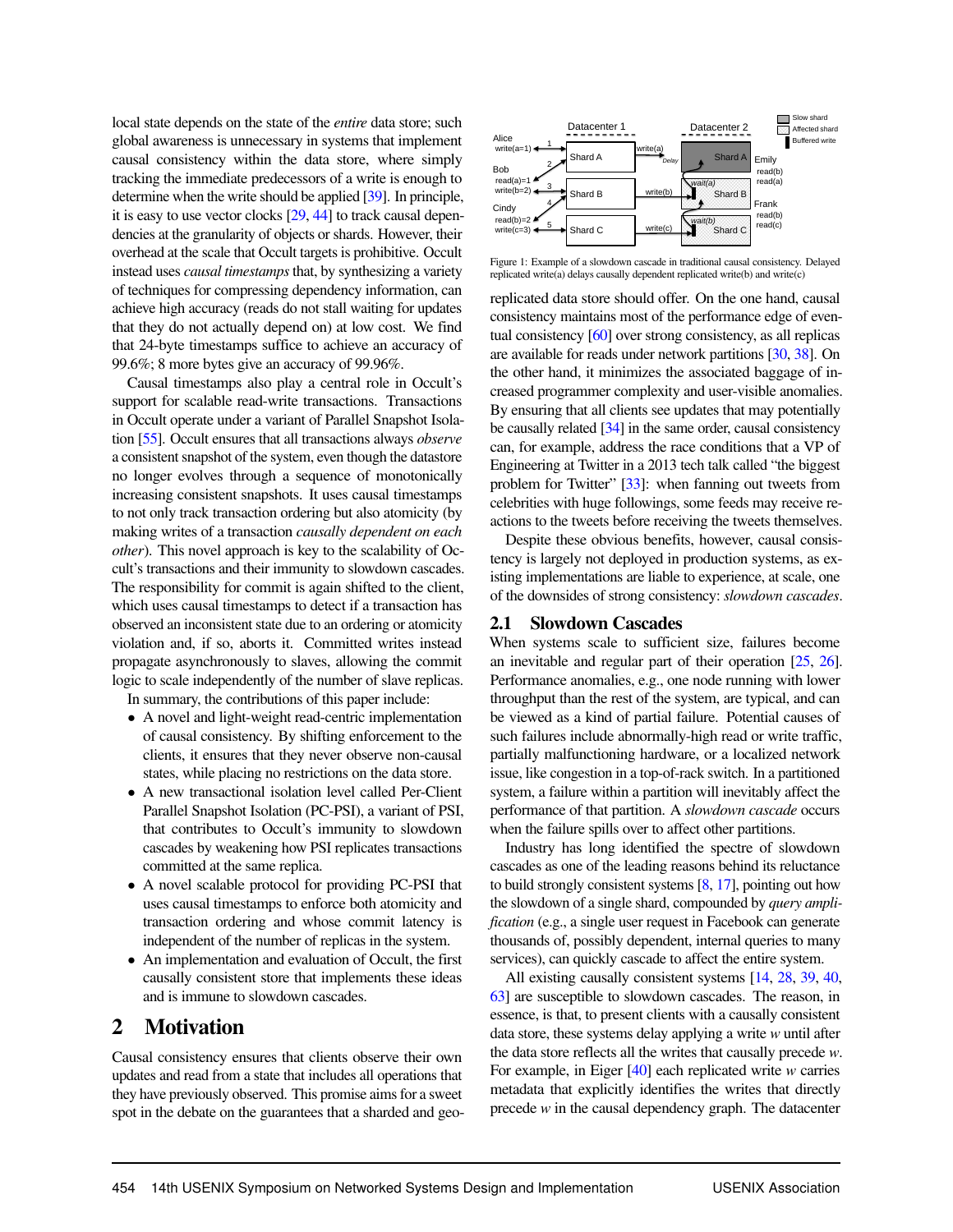<span id="page-3-0"></span>

Figure 2: Average queue length of buffered replicated writes in Eiger under normal conditions and when a single shard is delayed by 100 ms.

then delays applying *w* until these dependencies have been applied locally. The visibility of a write within a shard can then become dependent on the timeliness of other shards in applying their own writes. As Figure [1](#page-2-1) shows, this is a recipe for triggering slowdown cascades: because shard A of  $DC<sub>2</sub>$  lags behind in applying the write propagating from  $DC<sub>1</sub>$ , all shards in  $DC<sub>2</sub>$  must also wait before they make their writes visible. Shard A's limping inevitably affects Emily's query, but also unnecessarily affects Frank's, which accesses exclusively shards B and C.

In practice, even a modest delay can trigger dangerous slowdown cascades. Figure [2](#page-3-0) shows how a single slow shard affects the size of the queues kept by Eiger [\[40\]](#page-14-3) to buffer replicated writes. Our setup is geo-replicated across two datacenters in Wisconsin and Utah, each running Eiger sharded across 10 physical machines. We run a workload consisting of 95% reads and 5% writes from 10 clients in Wisconsin and a read-only workload from 10 clients in Utah. We measure the average length of the queues buffering replicated writes in Utah. Larger queues mean that newer replicated writes take longer to be applied. If all shards proceed at approximately the same speed, the average queue length remains stable. However, if *any* shard cannot keep up with the arrival rate of replicated writes, then the average queue length across *all* shards grows indefinitely.

## <span id="page-3-1"></span>3 Observable Causal Consistency

To free causal consistency from slowdown cascades, we revisit what causal consistency *requires*.

Like every consistency guarantee, causal consistency defines a contract between the data store and its users that specifies, for a given set of updates, which values the data store is allowed to return in response to user queries. In particular, causal consistency guarantees that each client observes a monotonically non-decreasing set of updates (including its own), in an order that respects potential causality between operations.

To abide by this contract, existing causally consistent data stores, when replicating writes, enforce internally a stronger invariant than the contract requires: they ensure that clients observe a monotonically non-decreasing set of updates by evolving their data store only through monotonically non-decreasing updates. This strengthening satisfies the contract but, as we saw in Section [2,](#page-2-0) leaves these systems vulnerable to slowdown cascades.

To resolve this issue, Occult moves the output commit to the clients: letting clients themselves determine when it is safe to read a value frees the data store to make writes visible to clients immediately, without having to first apply all causally preceding writes. Given the duties that many causally consistent data stores already place on their clients (such as maintaining the context of dependencies associated with each of the updates they produce  $[39, 40]$  $[39, 40]$  $[39, 40]$ ), this is only a small step, but it is sufficient to make Occult impervious to slowdown cascades. Furthermore, Occult no longer needs its clients to be sticky (real-world systems like Facebook sometimes bounce clients between datacenters because of failures, load balancing, and/or load testing [\[8\]](#page-13-8)). By empowering clients to determine independently whether a read operation is safe, it is no longer problematic to expose a client to the state of a new replica R2 that may not yet reflect some of the updates the client had previously observed on a replica R1.

The general outline of a system that moves the enforcement of causal consistency to read operations is straightforward. Each client *c* needs to maintain some metadata to encode the most recent state of the data store that it has observed. On reading an object *o*, *c* needs to determine whether the version of *o* that the data store currently holds is safe to read (i.e., if it reflects all the updates encoded in *c*'s metadata): to this end, the data store could keep, together with *o*, metadata of its own to encode the most recent state known to the client that *created* that version of *o*. If the version is deemed safe to read, then *c* needs to update its metadata to reflect any new dependency; if it is not, then *c* needs to decide how to proceed (among its options: try again; contact a master replica guaranteed to have the latest version of *o*; or trade safety for availability by accepting a stale version of *o*).

The key challenge, however, is identifying an encoding of the metadata that minimizes both overhead and read latency. Since each object in the data store must be augmented with this metadata, the importance of reducing its size is obvious; keeping metadata small, however, reduces its ability to track causal dependencies accurately. Any such loss in definition is likely to introduce spurious dependencies between updates. Although these dependencies can never lead to slowdown cascades in Occult, they can increase the chances that read operations will be unnecessarily delayed. Occult's compressed causal timestamps leverage structural and temporal properties to strike a sweet spot between metadata overhead and accuracy (§[5\)](#page-5-0).

These causal timestamps have another, perhaps more surprising consequence: they allow Occult to offer the first scalable implementation of causal read-write transactions  $(\S6)$  $(\S6)$ . Just as the data-store need not be causal, transactions need not take effect atomically in the datastore. They simply need to *appear atomic* to clients. To achieve this, Occult makes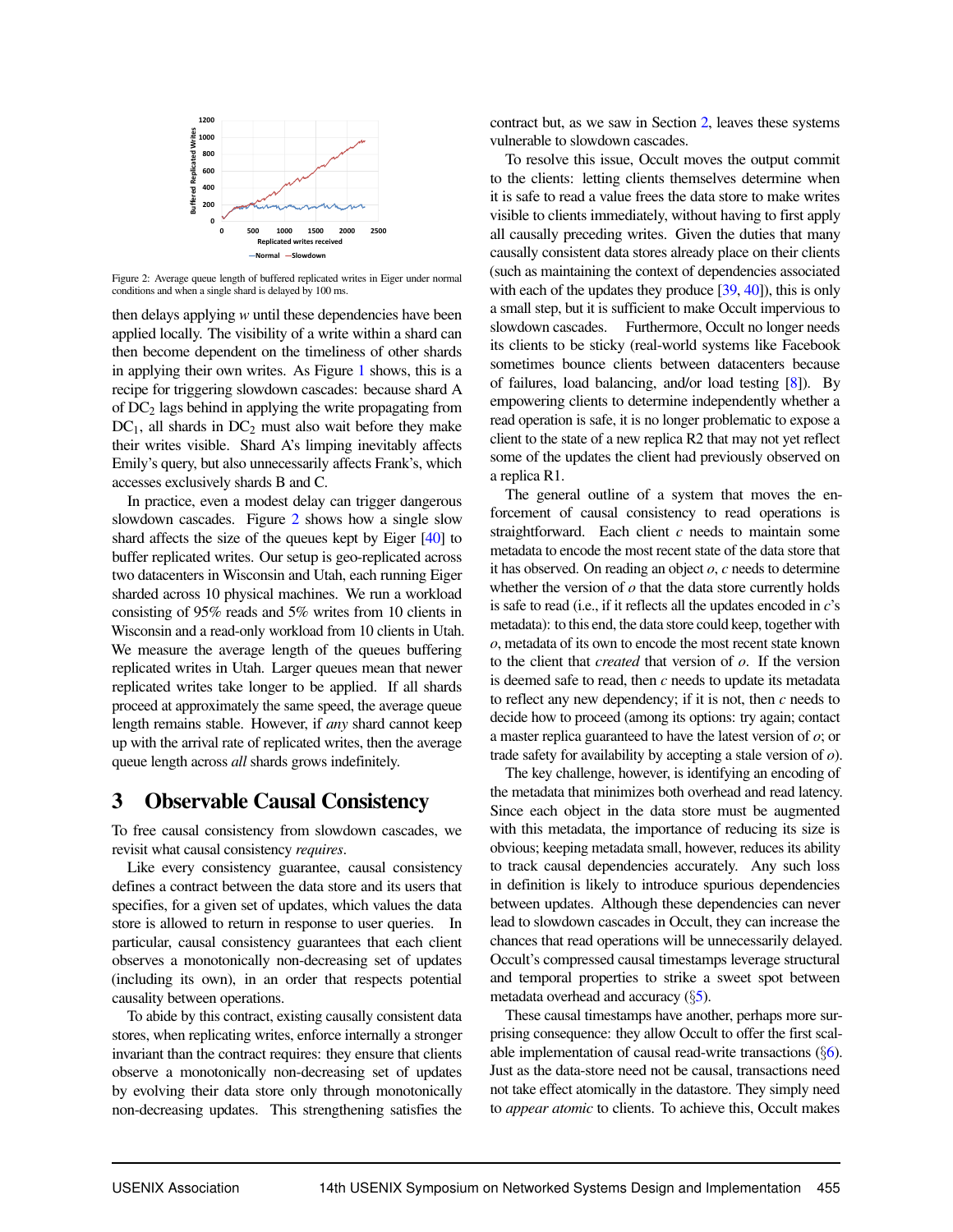a transaction's writes *causally depend on each other*. This guarantees that clients that seek to read multiple writes from a transaction will independently determine that they must either observe all of the transactions's writes, or none. In contrast, transactions that seek to read a single of the transaction's writes will not be unnecessarily delayed until other replicas have applied writes that they are not interested in. Once again, this is a small step that yields big dividends: transactional writes need no longer be replicated synchronously for safety, obviating the possibility of slowdown cascades.

## 4 Occult: The Basic Framework

We first outline the system model and an idealized implementation of Occult's basic functionality: clients that read individual objects perceive the data store as causally consistent. We discuss how to make the protocol practical in §[5](#page-5-0) and sketch Occult's more advanced features (transactions) in §[6.](#page-6-0)

#### 4.1 System Model

Our system is a sharded and replicated key-value store where each replica is located in a separate datacenter with a full copy of the data. The keyspace is divided into a large number of *shards*, i.e., disjoint key ranges. There can be tens or hundreds of thousands of shards, of which multiple can be colocated on the same physical host.

We assume an asynchronous master-slave replication model, with a publicly designated master for every shard. This master shard accepts writes, and asynchronously, but in order, replicates writes to the slave shards. This design is common to several large-scale real-world systems [\[19,](#page-13-15) [20,](#page-13-3) [49,](#page-14-10) [51\]](#page-14-11) that serve read-heavy workloads with online queries. Masterslave replication has higher write latency than multi-master schemes, but avoids the complexity of dealing with concurrent conflicting writes that can lead to lost updates [\[39\]](#page-14-1) or require more complex programming models [\[24\]](#page-13-16).

Clients in our system are co-located with a replica in the same datacenter. Each client reads from its local replica and writes to the master shard (possibly located in a remote replica); a client library enforces causal consistency for reads and attaches metadata to writes. While clients normally read from the shards in their replica, there is no requirement for them to be "sticky"  $(\S3)$  $(\S3)$ .

#### 4.2 Causal Timestamps

Occult tracks and enforces causal consistency using shardstamps and causal timestamps. A shard's *shardstamp* counts the writes that the shard (master or slave) has accepted. A *causal timestamp* is a vector of shardstamps that identifies a global state across all shards: each entry stores the number of known writes from the corresponding shard. Keeping an entry per shard rather than per object trades-off accuracy against metadata overhead: in exchange for smaller timestamps, it potentially creates false dependencies among all updates to objects mapped to the same shard.

Occult uses causal timestamps for (*i*) encoding the most recent state of the data store observed by a client and (*ii*) capturing the set of causal dependencies for write operations. An object version *o* created by write *w* is associated with a causal timestamp that encodes all writes in *w*'s *causal history* (i.e., *w* and all writes that causally preceded it). Upon reading *o*, a client updates its causal timestamp to the element-wise maximum of its current value and that of *o*'s causal timestamp: the resulting vector defines the earliest state of the datastore that the client is now allowed to read from to respect causal consistency.

#### <span id="page-4-0"></span>4.3 Basic Protocol

Causal consistency in Occult results from the cooperation between servers and client libraries enabled by causal timestamps. Client libraries use them to validate reads, update them after successful operations, and attach them to writes (Figure [3\)](#page-5-1). Servers store them along with each object, and return one during reads. In addition, servers track the state of each shard using a dedicated shardstamp; when returned in response to a read request, it helps client libraries determine whether completing the read could potentially violate causal consistency (Figure [4\)](#page-5-1).

Write Protocol Occult associates with any value written *v* a causal timestamp summarizing all of *v*'s causal dependencies. The client library attaches its causal timestamp to every write and sends it to the master of the corresponding shard. The master increments the relevant shardstamp, updates the received causal timestamp accordingly, and stores it with the newly written value. It then asynchronously replicates the write to its slaves, before returning the shardstamp to the client library. Slaves receive writes from the master in order, along with the associated causal timestamps and shardstamps, and update their state accordingly. On receiving the shardstamp, the client library in turn updates *its* causal timestamp to reflect its current knowledge of the shard's state.

Read Protocol A client reads from its local server, which replies with the desired object's most recent value, that value's dependencies (i.e., its causal timestamp), and the current shardstamp of the appropriate shard. The returned shardstamp *s* makes checking for consistency straightforward. The client simply compares *s* with the entry of its own causal timestamp for the shard in question (call it  $s_c$ ). If *s* is at least  $s_c$ , then the shard already reflects all the local writes that the client has already observed.

When reading from the master shard, the consistency check is guaranteed to succeed. When reading from a slave, however, the check may fail: replication delays from the master shard in another datacenter may prevent a client from observing its own writes at the slave; or the client may have already observed a write in a different shard that *depends* on an update that has not yet reached the slave; .

If the check fails (i.e., the read is *stale*), the client has two choices. It can retry reading from the local replica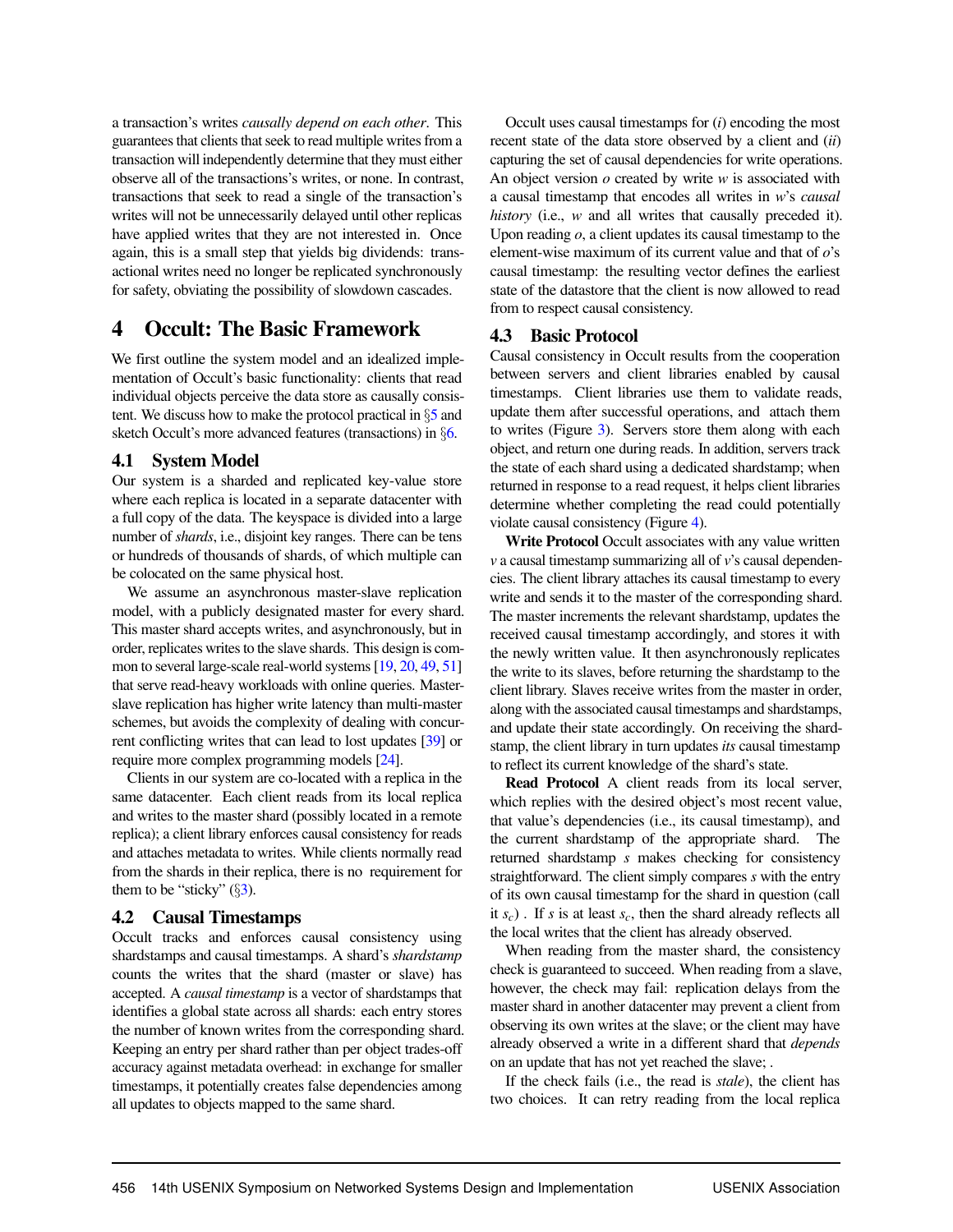<span id="page-5-1"></span>

| # cli_ts is the client's causal timestamp                                                                                                                                                                    |
|--------------------------------------------------------------------------------------------------------------------------------------------------------------------------------------------------------------|
| def write (key, value):<br>$shrd_id = shard(key)$<br>$master\_server = master(shrd_id)$<br>shardstamp = master_server.write(key, value, cli_ts)<br>cli_ts [shrd_id] = $max(cli_{1}ts$ [shrd_id], shardstamp) |
| $def$ read $(key)$ :<br>$shrd_id = shard(key)$<br>$local-server = local(shrd_id)$                                                                                                                            |
| value, deps, shardstamp = $local-server.read(key)$<br>cli_ss = cli_ts [shrd_id]                                                                                                                              |
| if is Slave (local_server) and shardstamp $\lt$ cli_ss:<br>return finishStaleRead (key)<br>else: $cli_ts = entrywise_max (cli_ts, deps)$                                                                     |
| return value                                                                                                                                                                                                 |

Figure 3: Client Library Pseudocode

until the shardstamp advances enough to clear the check. Alternatively, it can send the read to the master shard, which always reflects the most recent state of the shard, at the cost of increased latency and additional load on the master. Occult adopts a hybrid strategy: it retries locally for a maximum of *r* times (with an exponentially increasing delay between retries) and only then reads from the master replica. This approach resolves most stales quickly, while preventing clients from overloading their local slaves with excessive retries.

Finally, the client updates its causal timestamp to reflect the dependencies included in the causal timestamp returned by the server, ensuring that future successful reads will never be inconsistent with the last read value.

# <span id="page-5-0"></span>5 Causal Timestamp Compression

The above protocol relies on causal timestamps with an entry per shard, a prohibitive proposition when the number of shards *N* can be in the hundreds of thousands. Occult compresses their size to *n* entries (with  $n \ll N$ ) without introducing many spurious dependencies.

A first attempt: structural compression Our most straightforward attempt—*structural compression*—maps all shards whose ids are congruent modulo *n* to the same entry, reducing a causal timestamps' size from *N* to *n* at the cost of generating spurious dependencies [\[58\]](#page-14-12). The impact of these dependencies on performance (in the form of delayed reads) worsens when shards have widely different shardstamps. Suppose shards *i* and *j* map to the same entry  $s_c$  and their shardstamps read, respectively, 100 and 1000. A client that writes to *j* will fail the consistency check when reading from a slave of *i* until *i* has received at least 1000 writes. In fact, if *i* never receives 1000 writes, the client will always failover to reading from *i*'s master shard.

These concerns could be mitigated by requiring master shards to periodically advance their shardstamp and then replicate this advancement to their slaves, independent of the write rate from clients. However, fine-tuning the frequency and magnitude of this synchronization is difficult without



Figure 4: Server Pseudocode

explicit coordination between *i* and *j*. A better solution is instead to rely on *loosely synchronized shardstamps* based on real, rather than logical, clocks [\[6\]](#page-13-17). This guarantees that shardstamps differ by no more than the relative offset between their clocks, independent of the write rate on different master shards.

Finally, to reduce the impact of clock skew on creating false dependencies, the master for shard *i* can use the causal timestamp *ts* received from a client on a write operation to more tightly synchronize its shardstamp with those of other shards that the client has recently accessed. Rather than blindly using the current value *cl* of the physical clock of the server on which it is hosted, *i* can simply set its shardstamp to be larger than the maximum among (*i*) its current shardstamp; (*ii*) *cl*; and (*iii*) the highest of the values in *ts*.

Temporal compression Though using real clocks reduces the chances of generating spurious dependencies, it does not fully address the fundamental limitation of using modulo arithmetic to compress causal timestamps: it is still quite likely that shards with relatively far-apart shardstamps will be mapped to the same entry in the causal timestamp vector.

The next step in our refinement is guided by a simple intuition: recent shardstamps are more likely to generate spurious dependencies than older ones. Thus, rather than mapping a roughly equal number of shards to each of its *n* entries, *temporal compression* focuses a disproportionate fraction of its ability to accurately resolve dependencies on the shards with the most recent shardstamps. Adapting to our purposes a scheme first devised by Adya and Liskov [\[6\]](#page-13-17), clients assign an individual entry in their causal timestamp to the *n*−1 shards with the most recent shardstamps they have observed. Each entry also explicitly stores the corresponding shard id. All other shards are mapped to the vector's "catch-all" last entry. One may reasonably fear that conflating all but *n*−1 shards in the same entry will lead, when a client tries to read from one of the conflated shards, to a large number of failed consistency checks—but it need not be so. For a large-enough *n*, the catch-all entry will naturally reflect updates that were accepted a while ago. Thus, when a client tries to read from a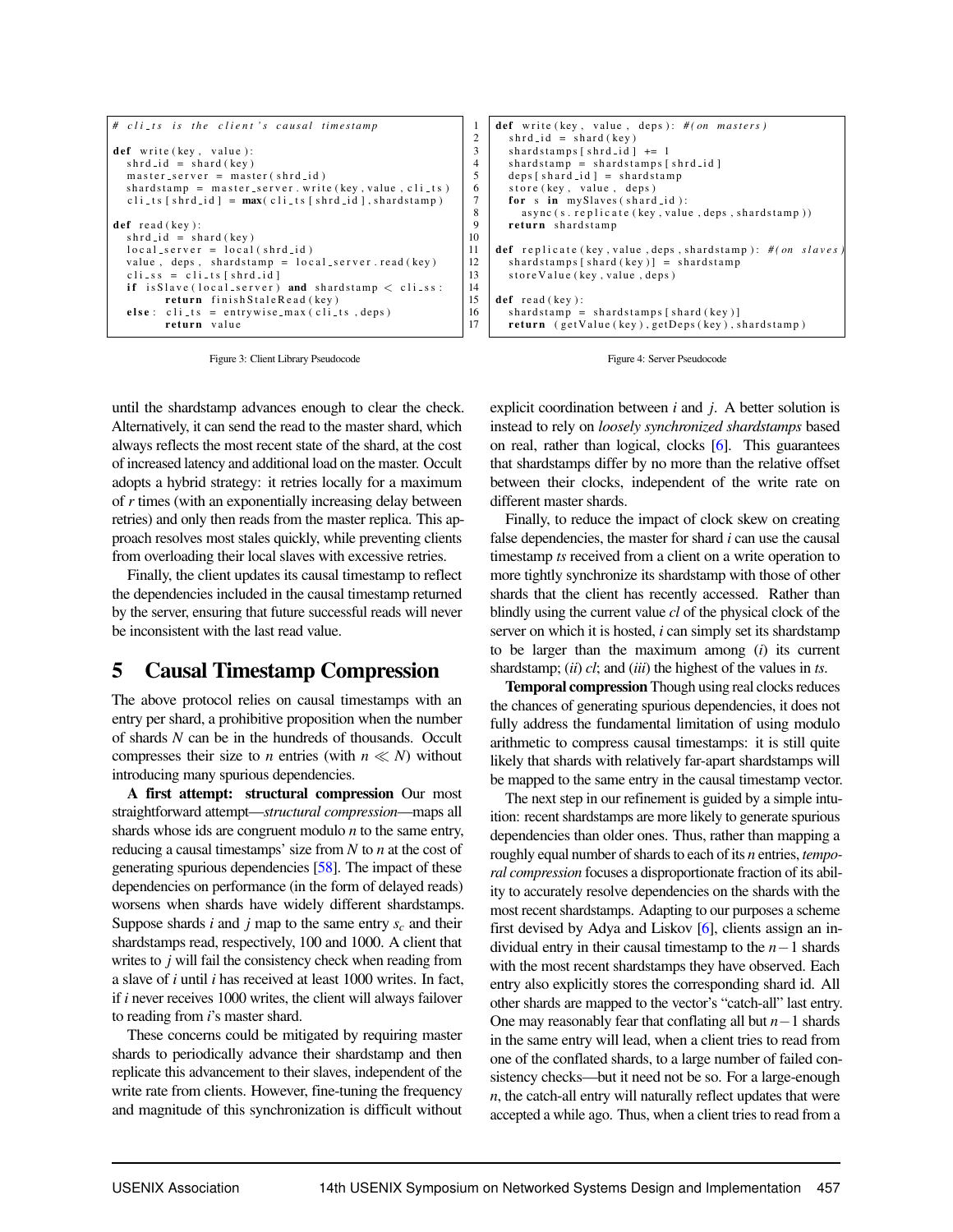conflated shard *i*, it is quite likely that the shardstamp of *i* will have already exceeded the value stored in the catch-all entry.

To allow causal timestamps to maintain the invariant of explicitly tracking the shards with the *n*−1 highest observed shardstamps, we must slightly revise the client's read and write protocols in Figure [3.](#page-5-1) The first change involves write operations on a shard currently mapped to the catch-all entry. When the client receives back that shard's current shardstamp, it compares it to those of the *n*−1 shards that its causal timestamp is currently tracking explicitly. The shard with the smallest shardstamp joins the ranks of the conflated and its shardstamp, if it exceeds the current value, becomes the new value of the catch-all entry for the conflated shards. The second change occurs on reads and concerns how the client's causal timestamp is merged with the one returned with the object being read. The shardstamps in either of the two causal timestamps are sorted, and only the shards corresponding to the highest *n*−1 shardstamps are explicitly tracked going forward; the others are conflated, and the new catch-all entry updated to reflect the new dependencies it now includes.

Isolating datacenters With either structural or temporal compression, the effectiveness of loosely synchronized timestamps in curbing spurious dependencies can be significantly affected by another factor: the interplay between the time it takes for updates to replicate across datacenters and the relative skew between the datacenters' clocks. Consider two datacenters, A and B, and assume for simplicity a causal timestamp consisting of a single shardstamp. Clocks within each datacenter are closely synchronized and we can ignore their skew. Say, however, that *A*'s clocks run *s* ms ahead of those in *B*, that the average replication delay between datacenters is*r* ms, and that the average interval between consecutive writes at masters is *i* ms. Assume now that a client *c* in *A* writes to a local master node and updates its causal timestamp with the shardstamp it receives. If *c* then immediately tries to read from a local slave node, *c*'s shardstamp will be ahead of the slave's by about  $(s+r+i)$  ms: until the latter catches up, no value read from it will be deemed safe. For clients in *B*, meanwhile, the window of inconsistency under the same circumstances would be much shorter: just (−*s*+*r*+*i*) ms, potentially leading to substantially fewer stale reads.

This effect can be significant  $(\S$ [8.2.1\)](#page-9-0). The master write interval *i*, even with a read-heavy Zipfian workload, is less than 1 ms in our experiments. However, the replication delay *r* can range from a few tens to over 100 ms and cross datacenter clock skew *s* can be tens of milliseconds even when using NTP [\[3\]](#page-12-0) (clock skew between nodes in the same datacenter is often within 0.5-2ms). Thus, if masters are distributed across datacenters, the percentage of stale reads experienced by clients of different datacenters can differ by orders of magnitude.

We solve this problem using distinct causal timestamps for each datacenter. On writes, clients use the returned shardstamp to update the causal timestamp of the datacenter hosting the relevant master shard. On reads, clients update each of their datacenter-specific causal timestamps using the corresponding causal timestamps returned by the server.

Two factors mitigate the additional overhead caused by datacenter-specific causal timestamps. First, the number of causal timestamps does not grow with the number of datacenters, but rather with the number of datacenters with master shards, which can be significantly lower [\[19\]](#page-13-15). Second, because clocks within each datacenter are closely synchronized, these causal timestamps need fewer entries to achieve a given target in the percentage of stale reads.

## <span id="page-6-0"></span>6 Transactions

Many applications can benefit from the ability to read and write multiple objects atomically. To this end, Occult builds on the system described for single-key operations to provide general-purpose read-write transactions. To the best of our knowledge, Occult is the first causal system to support general-purpose transactions while being scalable and resilient to slowdown cascades.

Transactions in Occult run under a new isolation property called Per-Client Snapshot Isolation (PC-PSI), a variant of Parallel Snapshot Isolation (PSI) [\[55\]](#page-14-7). PSI is an attractive starting point because it aims to strike a careful balance between the competing concerns of strong guarantees (important for developing applications) and scalable low-latency operations. On the one hand, PSI requires that transactions read from a causally consistent snapshot and precludes concurrent conflicting writes. On the other hand, PSI takes a substantial step towards improving scalability by letting transactions first commit at their local datacenter and subsequently replicate their effects asynchronously to other sites (while preserving causal ordering). In doing so, PSI sidesteps the requirement of a total order on *all* transactions, which is the primary scalability bottleneck of Snapshot Isolation [\[15\]](#page-13-18) (a popular guarantee in non-distributed systems).

PSI's scalability, however, is ultimately undermined by the constraints its implementation imposes on the order in which transactions are to be replicated, leaving it unnecessarily vulnerable to slowdown cascades. Specifically, PSI totally orders all transactions that commit at a replica, and it requires this order to be respected when the transactions are replicated at other sites [\[55\]](#page-14-7). For instance, suppose the transactions in Figure [5](#page-7-0) are executed by four different clients on the same replica. Under PSI, they would be totally ordered as  $T_1 \rightarrow T_2 \rightarrow T_3 \rightarrow T_4$ . If, when these transactions are applied at a different replica, any of the shards in charge of applying  $T_2$  is slow, the replication of  $T_3$  and  $T_4$  will be delayed, even though neither has a read/write dependency on  $T_2$ .

PC-PSI removes these unnecessary constraints. Rather than totally ordering all transactions that were coincidentally located on the same replica, PC-PSI only requires transactions to be replicated in a way that respects both read/write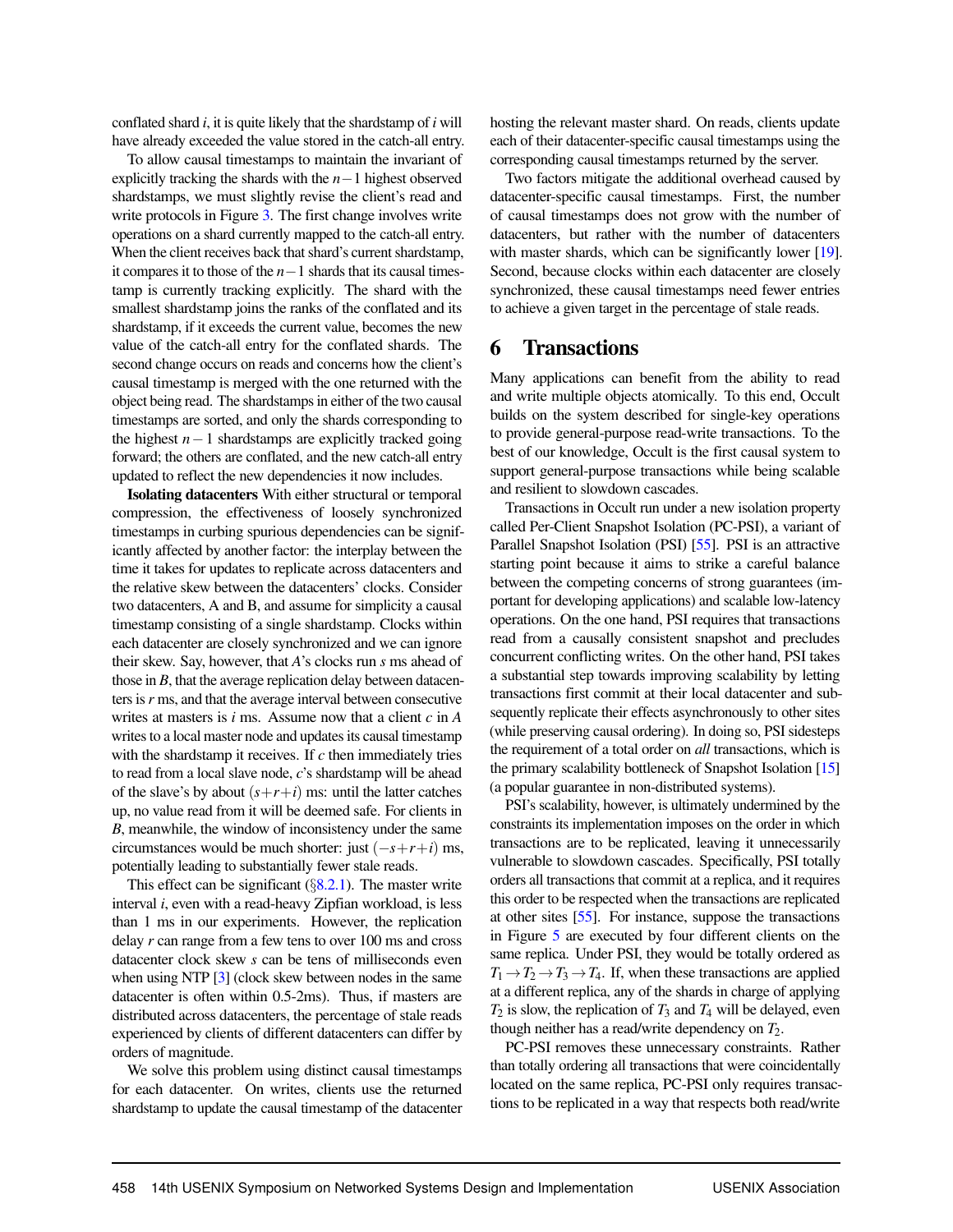<span id="page-7-0"></span>

| $T_1: s(1) r(x) w(y=10) c(2)$  | $T_2$ : s(3) r(y=10) w(z) c(4) |
|--------------------------------|--------------------------------|
| $T_3$ : s(5) r(a) w(b=50) c(6) | $T_4$ : s(7) r(b=50) w(c) c(8) |

Figure 5: PSI requires transactions to be replicated in commit order.  $s(i)$  and  $c(j)$ mean respectively start (commit) at timestamp *i* (*j*).

dependencies and the order of transactions that belong to the same client session (even when the client is not sticky). This is sufficient to ensure semantically relevant dependencies, i.e., if Alice defriends Bob in one transaction and then later posts her Spring-break photos in another transaction, then Bob will not be able to view her photos, regardless of which replica he reads from. At the same time, it allows Occult to support transactions while minimizing its vulnerability to slowdown cascades.

Like PSI, PC-PSI precludes concurrent conflicting writes. When implementing read-write transactions, this guarantee is crucial to removing the danger of anomalies like lost updates [\[15\]](#page-13-18). When writes are accepted at all replicas, as in most existing causally consistent systems [\[10,](#page-13-4) [27,](#page-13-6) [28,](#page-13-7) [39,](#page-14-1) [40\]](#page-14-3) this guarantee comes at the cost of expensive synchronization [\[35\]](#page-13-19), crippling scalability and driving up latency. Not so in Occult, whose master-slave architecture makes it straightforward and inexpensive to enforce, laying the basis for Occult's low-latency read/write transactions.

#### 6.1 PC-PSI Specification

To specify PC-PSI, we start from PSI. In particular, we leverage recent work [\[23\]](#page-13-20) that proves PSI is equivalent to *lazy consistency* [\[6\]](#page-13-17). This isolation level is known [\[5\]](#page-13-21) to be the weakest to simultaneously provide two guarantees at the core of PC-PSI: (*i*) transactions observe a consistent snapshot of the database and (*ii*) write-write conflicts are not allowed. We thus build on the theoretical framework behind the specification of lazy consistency [\[5\]](#page-13-21), adding to it the requirement that transactions in the same client session must be totally ordered.

Concretely, we associate with the execution *H* of a set of transactions a directed serialization graph *DSG*(*H*), whose nodes consist of committed transactions and whose edges mark the conflicts (*rw* for read-write, *ww* for write-write, *wr* for write-read) that occur between them. To these, we add a fourth set of edges:  $T_i \stackrel{sd}{\longrightarrow} T_j$  if some client *c* first commits *T<sup>i</sup>* and then *T<sup>j</sup>* (*sd* is short for *session dependency*).

The specification of PC-PSI then constrains the set of valid serialization graphs. In particular, a valid *DSG*(*H*) must not exhibit any of the following anomalies:

Aborted Reads A committed transaction  $T_2$  reads some object modified by an aborted transaction *T*1.

**Intermediate Reads** A committed transaction  $T_2$  reads a version of an object  $x$  written by another transaction  $T_1$  that was not  $T_1$ 's final modification of  $x$ .

Circular Information Flow *DSG*(*H*) contains a cycle consisting entirely of *wr*, *ww* and *sd* edges.

**Missed Effects**  $DSG(H)$  contains a cycle that includes exactly one *rw* edge.

Intuitively, preventing Circular Information Flow ensures

that if  $T_1$  and  $T_2$  commit and  $T_1$  depends on  $T_2$ , then  $T_2$ cannot depend on  $T_1$ . In turn, disallowing cycles with a single *rw* edge ensures that no committed transaction ever misses writes of another committed transaction on which it otherwise depends, i.e., committed transactions read from a consistent snapshot and write-write conflicts are prevented  $(\S6.3)$  $(\S6.3)$ .

#### <span id="page-7-1"></span>6.2 Executing Read/Write Transactions

Occult supports read/write transactions via a three-phase optimistic concurrency protocol that, in line with the system's ethos, makes clients responsible for running the logic needed to enforce PC-PSI (see Appendix [A](#page-15-0) for the protocol's pseudocode). First, in the *read phase*, a client *c* executing transaction *T* obtains from the appropriate shards the objects that *T* reads, and locally buffers *T*'s writes. Then, in the *validation phase*, *c* ensures that all read objects belong to a consistent snapshot of the system that reflects the effects of all transactions that causally precede *T*. Finally, in the *commit phase*, *c* writes back atomically all objects updated by *T*.

Read phase For each object *o* read by *T*, *c* contacts the local server for the corresponding shard *so*, making sure, if the server is a slave, not to be reading a stale version  $(\S4.3)$  $(\S4.3)$  of  $o$ —i.e., a version of  $o$  that is older than what  $c$ 's causal timestamp already reflects about the state of *so*. If the read is successful, *c* adds *o*, its causal timestamp, and *so*'s shardstamp to *T*'s*read set*. Otherwise, after a tunable number of further attempts, *c* proceeds to read *o* from its master server, whose version is never stale. Meanwhile, all writes are buffered in *T*'s *write set*. They are atomically committed to servers in the final phase. Thus only committed objects are read in this phase and cascading aborts are not possible.

Validation phase Validation involves three steps. In the first, *c* verifies that the objects in its read set belong to a consistent snapshot  $\Sigma_{rs}$ . It does so by checking that all pairs  $o_i$  and  $o_j$  of such objects are *pairwise consistent* [\[12\]](#page-13-22), i.e., that the saved shardstamp of the shard  $s_{o_i}$  from which  $o_i$  was read is at least as up to date as the entry for *so<sup>i</sup>* in the causal timestamp of  $o_j$  (and vice versa). If the check fails,  $T$  aborts.

In the second step, *c* attempts to lock every object *o* updated by a write  $w$  in  $T$ 's write set by contacting the corresponding shard *s<sup>o</sup>* on the master server. If *c* succeeds, Occult's master-slave design ensures that *c* has exclusive write access to the latest version of *o* (reads are always allowed); if not, *c* restarts this step of the validation phase until it succeeds (or possibly aborts *T* after *n* failed attempts). In response to a successful lock request, the master server returns two data items: 1) *o*'s causal timestamp, and 2) the new shardstamp that will be assigned to *w*. *c* stores this information in *T*'s *overwrite set*. Note that, since they have been obtained from the corresponding master servers, the causal timestamps of the objects in the overwrite set are guaranteed to be pairwise consistent, and therefore to define a consistent snapshot Σ*ow*: Σ*ow* captures the updates of all transactions that *T* would depend on after committing.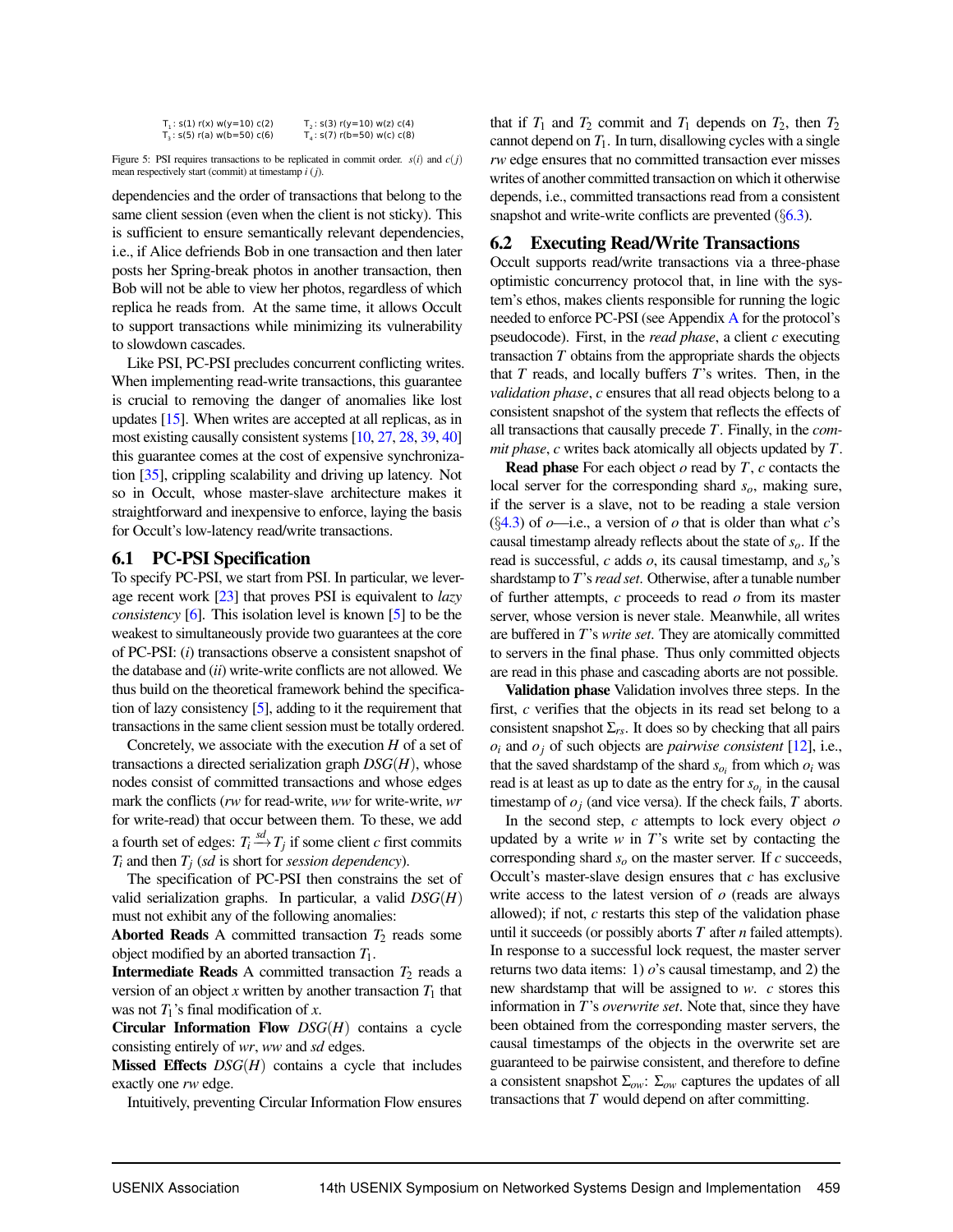To ensure that *T* is not missing any of these updates, in the final step of validation *c* checks that  $\Sigma_{rs}$  is at least as recent as  $\Sigma_{ow}$ . If the check fails, *T* aborts.

**Commit phase**  $c$  computes  $T$ 's *commit timestamp*  $ts_T$  by first initializing it to the causal timestamp of the snapshot  $\Sigma_{rs}$ from which *T* read, and by then updating it to account for the shardstamps, saved in *T*'s overwrite set, assigned to *T*'s writes. The value of  $t s_T[i]$  is thus set to the largest between (*i*) the highest value of the *i*-th entry of any of the causal timestamps in *T*'s read set, and (*ii*) the highest shardstamp assigned to any of the writes in *T*'s write set that update an object stored on a shard mapped to entry *i*. *c* then writes back the objects in *T*'s write set to the appropriate master server, with  $t s_T$  as their causal timestamp. Finally, to ensure that any future transaction executed by this client will be (causally) ordered after *T*, *c* sets its own causal timestamp to *ts<sup>T</sup>* .

The commit phase enforces a property that is crucial for Occult's scalability: it guarantees that transactions are atomic even though Occult replicates their writes asynchronously. Because the commit timestamp *ts<sup>T</sup>* both reflects all writes that *T* performs and is used as the causal timestamp of every object that *T* updates, *ts<sup>T</sup>* makes all of these updates, in effect, causally dependent on one another. As a result, any transaction whose read set includes any object *o* in *T*'s write set will necessarily either become dependent on all the updates that *T* performed, or none of them.

#### <span id="page-8-0"></span>6.3 Correctness

To implement PC-PSI, the protocol must prevent Aborted Reads, Intermediate Reads, Circular Information Flow, and Missed Effects. The optimistic nature of the protocol trivially yields the first two conditions, as writes are buffered locally and only written back when transactions commit. Occult also precludes Circular Information Flow. Since clients acquire write locks on all objects before modifying them, transactions that modify the same objects cannot commit concurrently and interleave their writes (no *ww* cycles). Cycles consisting only of *ww*, *wr*, and *sd* edges are instead prevented by the structure of OCC, whose read phase strictly precedes all writes: if a sequence of *ww*/*wr*/*sd* edges leads from  $T_1$  to  $T_2$ , then  $T_1$  must have committed before  $T_2$ , and could not have observed the effects of  $T_2$  or created a write with a lower causal timestamp than  $T_2$ 's.

Finally, Occult's validation phase prevents Missed Effects. By contradiction, suppose that all transactions involved in a DSG cycle with a single anti-dependency (*rw*) edge have passed the validation phase. Let *T* be the transaction from which that edge originates, ending in  $T^*$ . Let  $T_{-1}$ immediately precede  $T$  in the cycle. Let  $o$  be the object written by  $T^*$  whose update  $T$  missed. Either  $T_{-1}$  and  $T^*$  are one, or *T*−<sup>1</sup> *wr*/*ww*/*sd* depends on *T* ∗ : either way, Occult's protocol ensures that the commit timestamp of *T*−<sup>1</sup> is at least as large as that of  $T^*$ . By assumption,  $T$  missed some update to  $\sigma$ : hence, the shardstamp for  $\sigma$ 's shard  $s_{\sigma}$  in *T*'s

readset must be smaller that the corresponding entry in the commit timestamps of  $T^*$  and  $T_{-1}$ . There are three cases:

 $(i) T_{-1} \stackrel{sd}{\longrightarrow} T$ . The client that issued both  $T_{-1}$  and  $T$  must have decreased its causal timestamp after committing *T*−1, but the protocol ensures causal timestamps increase monotonically.  $(iii) T_{-1} \stackrel{WW}{\longrightarrow} T$ . Since *T* overwrites an object updated by  $T_{-1}$ , *T*'s overwrite set must include *T*−1's commit timestamp. But then *T* would fail in validating its read set against its overwrite set, since the latter has a larger entry corresponding to *s<sup>o</sup>* than the former.

 $(iii) T_{-1} \stackrel{wr}{\longrightarrow} T$ . Since *T* reads an object updated by  $T_{-1}$ , its read set contains *T*−1's commit timestamp. But then *T* would fail in validating its read set, since the object updated by *T*−<sup>1</sup> and the version of *o* read by *T* would be pairwise inconsistent.

Each case leads to a contradiction: hence no such cycle can occur and no effects are missed.

# 7 Fault Tolerance

Server failures Slave failures in Occult only increase read latency as slaves never accept writes and read requests to failed slaves eventually time-out and redirect to the master. Master failures are more critical. First, as in all single-master systems [\[56\]](#page-14-13), no writes can be processed on a shard with a failed master. Second, in common with all asynchronously replicated systems [\[11,](#page-13-23) [14,](#page-13-5) [39,](#page-14-1) [40,](#page-14-3) [56\]](#page-14-13), Occult exhibits a vulnerability window during which writes executed at the master may not yet have been replicated to slaves and may be lost if the master crashes. These missing writes may cause subsequent client requests to fail: if a client *c*'s write to object *o* is lost, *c* cannot read *o* without violating causality. This scenario is common to all causal systems for which clients do not share fate with the servers to which they write. Occult's client-centric approach to causal consistency, however, creates another dangerous scenario: as datacenters are not themselves causally consistent, writes can be replicated out of order. A write *y* that is dependent on a write *x* can be replicated to another datacenter despite the loss of *x*, preventing any subsequent client from reading both *x* and *y*.

Master failures can be handled using well-known techniques: individual machine failures within a datacenter can be handled by replicating the master locally using chain-replication [\[59\]](#page-14-14) or Paxos [\[36\]](#page-14-15), before replicating asynchronously to other replicas.

Client failures A client failure for single-key operations impacts only the failed client as neither reads nor writes create temporary server state. In transactional mode, however, clients modify server state during the commit phase: they acquire locks on objects in the transaction's write-set and write back new values. A client failure during the transaction commit process may thus cause locks to be held indefinitely by failed clients, preventing other transactions from committing. Such failures can be handled by augmenting Occult with Bernstein's cooperative termination protocol [\[16\]](#page-13-24) for coor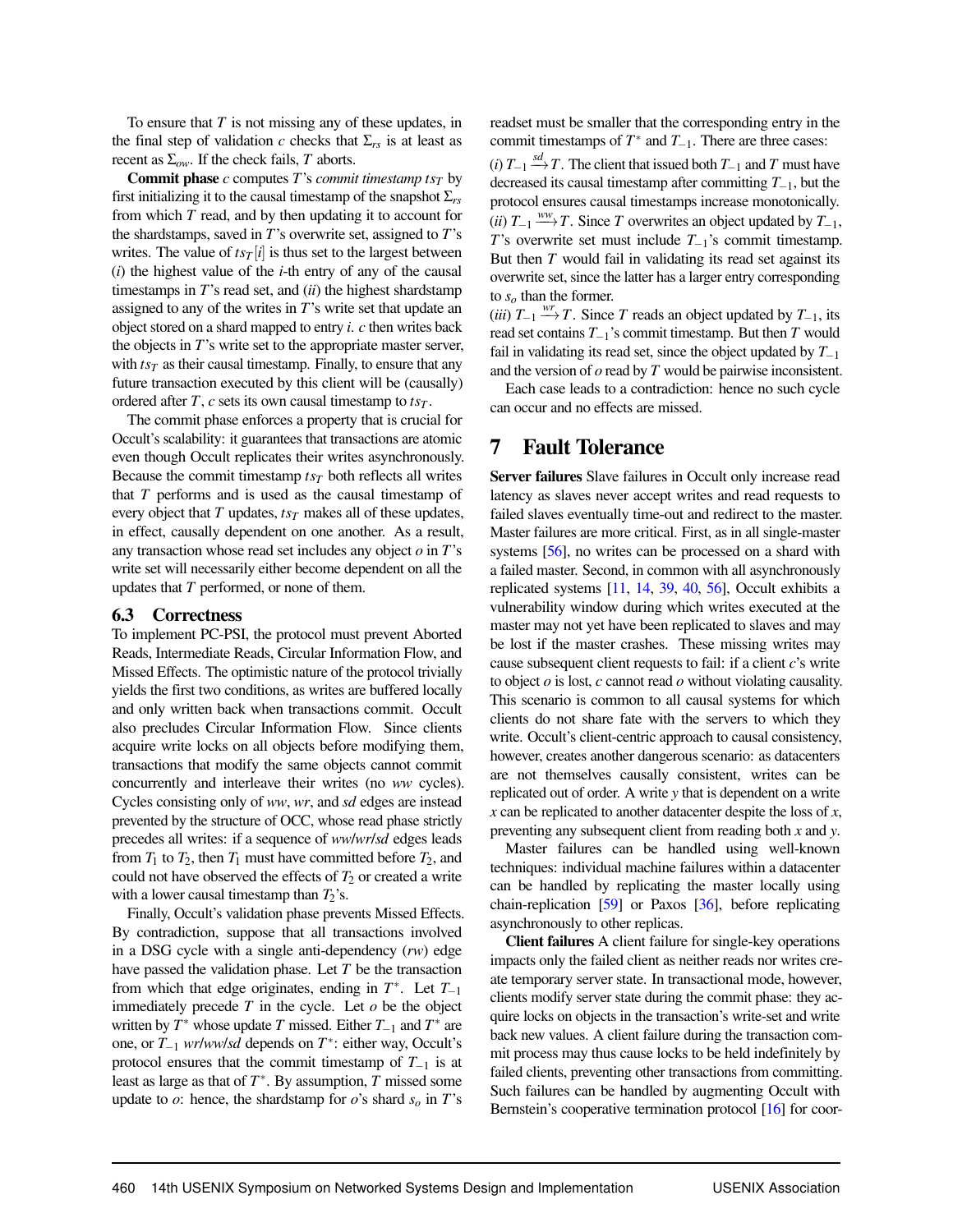dinator recovery [\[32,](#page-13-25) [64\]](#page-14-16). Upon detecting a suspected client failure, individual shards can attempt to elect themselves as backup coordinator (using an instance of Paxos to ensure that a single coordinator is elected). The backup coordinator can then appropriately terminate the transaction (by committing it if a replica shard successfully received an unlock request with the appropriate transaction timestamp using the buffered writes at every replica, or aborting it otherwise).

# 8 Evaluation

Our evaluation answers three questions:

- 1. How well does Occult perform in terms of throughput, latency, and transaction abort rate?
- 2. What is its overhead when compared to an eventuallyconsistent system?
- 3. What is the effect of server slowdowns on Occult?

We have implemented Occult by modifying Redis Cluster [\[4\]](#page-12-1), the distributed implementation of the widely-used Redis key-value store. Redis Cluster divides the entire key-space into *N* logical shards (default  $N = 16K$ ), which are then evenly distributed across the available physical servers. Our causal timestamps track shardstamps at the granularity of logical shards to avoid dependencies on the physical location of the data.

For a fair comparison with Occult, we modify our Redis Cluster baseline to allow reads from slaves (Redis Cluster by default uses primary-backup [\[53\]](#page-14-17) replication for fault tolerance). We further modify the Redis client [\[2\]](#page-12-2) to, like Occult, allow for client locality: the client prioritizes reading from shards in its local datacenter and executes write operations at the master shard.

#### <span id="page-9-1"></span>8.1 Experimental Setup

Unless otherwise stated, we run our experiments on CloudLab [\[1,](#page-12-3) [52\]](#page-14-18) with 20 server and 20 client machines evenly divided across two datacenters in Wisconsin (WI) and South Carolina (SC); the cross-datacenter ping latency is 39ms. Each machine has dual Intel E5-2660 10-core CPUs and dual-port Intel 10Gbe NICs, with respectively 160GB memory (WI) and 256GB (SC). Our experiments use public IP addresses, routable between CloudLab sites, which are limited to 1Gbps. Each server machine runs four instances of the server process, with each server process being responsible for *N*/40 logical shards. Half of all shards have a master in WI and a slave in SC; the other half have the opposite configuration.

Client machines run the Yahoo! Cloud Serving Bench-mark (YCSB) [\[21\]](#page-13-26). We run experiments with both of YCSB's Zipfian and Uniform workloads but, for brevity, show results only for the Zipfian distribution, more representative of real workloads. Prior to the experiments, we load the cluster with 10 million records following YCSB's default, i.e., keys varying in size up to 23B and 1KB values. We report results at peak goodput, running for at least 100

seconds and then excluding 10-second ramp-up and rampdown periods. Goodput measures successful operations per second, e.g., a read that needs to be retried four times will only be counted once towards goodput. The bottleneck resource for all experiments is out bound network bandwidth on the hottest master. The CPU on the hottest master is nearly saturated (> 90% utilization) and would almost immediately bottleneck each system at a similar throughput if we were able to increase the network bandwidth.

#### <span id="page-9-2"></span>8.2 Performance and Overhead

#### <span id="page-9-0"></span>8.2.1 Single Key Operations

We first quantify the overhead of enforcing causal consistency in Occult. We show results for a read-heavy (95% reads, 5% writes) workload, which is more interesting and challenging for our system. Write-heavy workloads performed better in general: we include them in Appendix [B.1](#page-16-0) for completeness.

We compare system throughput as a function of causal timestamp size, for each of the previously described schemes (structural, temporal, and temporal with datacenter isolation), with Redis cluster as the baseline. Temporal compression requires a minimum of two entries per causal timestamp; adding datacenter isolation (DC-Isolate), doubles this number, so that the smallest number of shardstamps used by DC-Isolate is four.

In the best case (DC-Isolate scheme with four-entry timestamps), Occult's performance is competitive with Redis, despite providing much stronger guarantees: its goodput is only 8.7% lower than Redis (Figure [6a\)](#page-10-0) and its mean and tail latency are, respectively, only 50 μs and 400 μs higher than in Redis (Figure [6b\)](#page-10-0). Other schemes perform either systematically worse (Structural), or require twice the number of shardstamps to achieve comparable performance (Temporal). The low performance of the structural and temporal schemes are due to their high stale read rate (Figures [6c](#page-10-0) and [6d\)](#page-10-0). In contrast, DC-Isolate has very a low percentage of stale reads even with small causal timestamps. Its slight drop in goodput is primarily due to Occult's other source of overhead: the CPU, network, and storage cost of attaching and storing timestamps to requests and objects. These results highlight the tension between overhead and precision: larger causal timestamps reduce the amount of stale reads (as evidenced by the improved performance of the temporal scheme when vector size grows), but worsen overhead (the goodput of the DC-Isolate scheme actually drops slightly as the number of shardstamps increases).

Achieving a low stale read rate with few shardstamps, as DC-Isolate does, is thus crucial to achieving good performance. Key to its success is its ability to track timestamps from different datacenters independently. Consider Figures [6c](#page-10-0) and [6d:](#page-10-0) in these experiments we simply count the percentage of stale reads but do not retry locally or read from the remote master. Observe that the temporal and structural schemes suffer from a significantly higher stale read rate in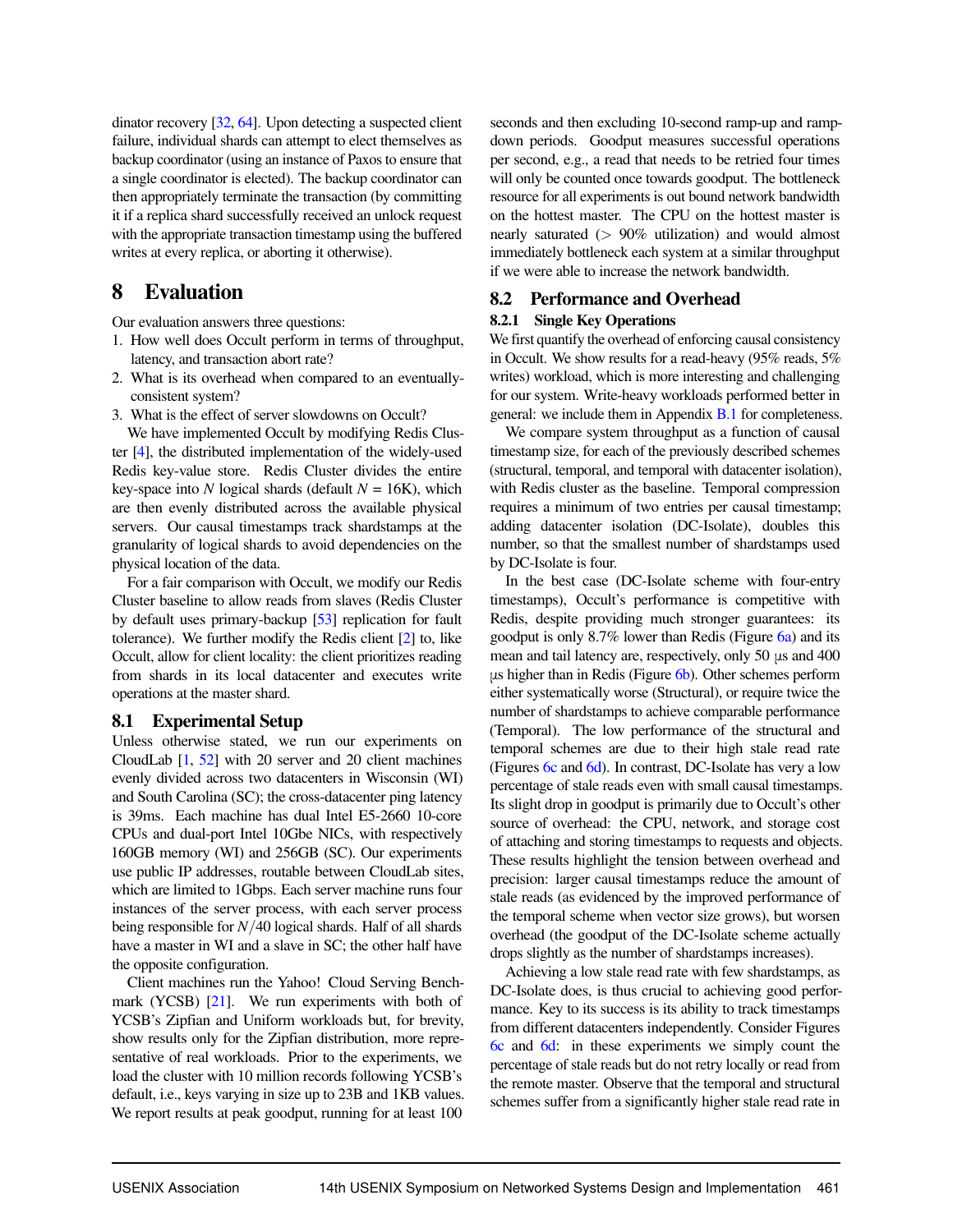<span id="page-10-0"></span>

Figure 6: Measurement and analysis of Occult's overhead for single key operations. Spatial, Temporal or DC-Isolate mean that we run Occult using those compression methods while Eventual indicates our baseline, i.e., Redis Cluster. WI means Wisconsin datacenter and SC means South Carolina datacenter.

the SC datacenter. To understand why, we instrumented the code to track metadata related to the last operation to modify a client's causal timestamp before it does a stale read. We discovered that almost 96% of stale reads occur when the client writes or reads from a local master node immediately before reading from a local slave node (Figure [6e\)](#page-10-0). If the local master node runs ahead (for instance, the SC datacenter has a positive offset of about 22 ms, as measured via *nt pdate*), the temporal scheme will declare all reads to the local slave as stale. In contrast, by tracking dependencies on a per-datacenter basis, DC-Isolate side-steps this issue, producing a low stale rate across datacenters.

#### 8.2.2 Transactions

To evaluate transactions, we modify the workload generator of the YCSB benchmark to issue *start* and *commit* operations in addition to reads and writes. Operations are dispatched serially, i.e., operation *i* must complete before operation  $i + 1$  is issued. The resulting long duration of transactions are worst case scenario for Occult. The generator is parameterized with the required number of operations per transaction (*Tsize*). We use the DC-Isolate scheme for Occult in all these experiments.

We show results for increasing values of *Tsize*. For smaller values, most transactions in the workload are read-only, and as *Tsize* increases most transactions become read-write . As Figure [7a](#page-11-0) shows, the overall goodput remains within 2/3 of the goodput of non transactional Occult (varying from 60% to 70%), even as *Tsize* increases and aborts become more likely. Figures [7b](#page-11-0) and [7c](#page-11-0) analyze the causes of these aborts. Recall from §[6.2](#page-7-1) that aborts can occur because of either (*i*) validation failures of the read/overwrite sets or (*ii*) failure to acquire locks on keys being written. Figure [7b](#page-11-0) fixes  $T_{size}$  = 20 and classifies aborts into these three categories. We

find that aborts are dominated by the failure to acquire locks. Furthermore, due to the highly skewed nature of the YCSB zipfian workload, >80% of these lock-fail aborts are due to contention on the 50 hottest keys. This high contention also explains the limited benefit of retrying to acquire locks. Figure [7b](#page-11-0) also shows that increasing the number of shardstamps almost completely eliminates aborts due to failed validations of the read set and roughly halves aborts due to failed validations of the overwrite set. Finally, in Figure [7c](#page-11-0) retrying lock acquisition has slightly better impact at larger values of *Tsize* when most transactions are read-write. For comparison, we show the abort rate on a uniform distribution.

#### 8.2.3 Resource Overhead

To quantify the resource overhead of Occult over Redis Cluster, we measure the CPU usage (using *getrusage*()) and the total bytes sent and received over 120 secs for both systems at the same throughput (1.27Mop/s) and report the average of five runs, averaged over the 80 server processes.

Overall CPU usage increases by 7% with a slightly higher increase on slaves (8%) than masters (6%). This difference is due to stale read retries in Occult. Output bandwidth increases by 8.8%, while input bandwidth increases by 49%, as attaching metadata to read requests with a key size of at most 23B has a much larger impact than attaching it to replies carrying 1KB values.

Finally, we measure storage overhead by loading both Redis and Occult with 10 million records and measuring the increase in memory usage of each server process. Storing four shardstamps with each key results in an increase, on average, of 3% for Occult over Redis. Storing 10 shardstamps instead results in an increase of 4.9%.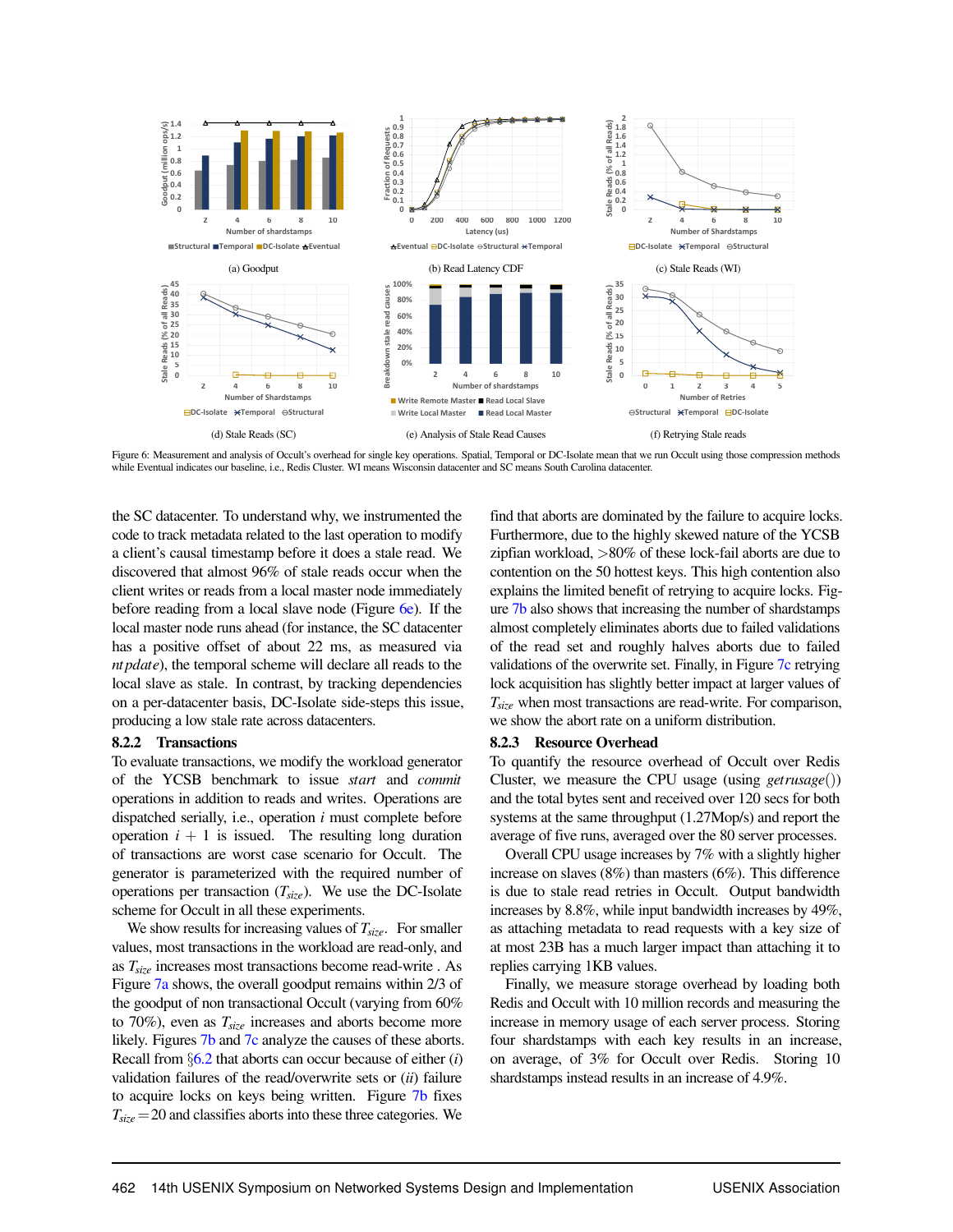<span id="page-11-0"></span>

#### 8.3 Impact of slow nodes

Occult is by design immune to the slowdown of a server cascading to affect the entire system. Nonetheless, the slowdown of a server does introduce additional overhead relative to an eventually-consistent system. In particular, slowing down slaves increases the stale rate, which in turn increases retries on that slave and remote reads from its corresponding master. We measure these effects by artificially slowing down the replication of writes at a number of slave nodes, symmetrically increasing their number from one to three per datacenter—two to six overall. This causes a slowdown of around 2.5% to 7.5% of all nodes. We notice that, at peak throughput, the node containing the hottest key serves around  $3\times$  more operations than the nodes serving keys in the tail of the distribution. We evaluate slowdowns of the tail nodes separately from the hot nodes, which we slowdown in decreasing order of load, starting from the hottest node.

We first delay replicated writes on tail nodes by 100 ms, which, as Figure [8a](#page-12-4) shows, does not affect throughput: even at peak throughput for the cluster, only the hottest nodes are actually CPU or network saturated. As such, tail nodes (master or slave) still have spare capacity. When clients failover to the master (after *n* local retries), this spare capacity absorbs the additional load. In contrast, read latency is affected (Fig [8b\)](#page-12-4). Though median, 75th, and 90th percentile latencies remain unchanged because reads to non-slow nodes are unaffected by the presence of slow servers, tail latencies increase significantly as the likelihood of hitting a lagging server and reading a stale value increases. Thus, increasing slow nodes from two to six first makes the 99th percentile and then the 95th percentile latency jump to around 48ms. This includes  $n=4$  local retries by the client (after delays of 0, 1, 2, and 4 ms) and finally contacting the master in a remote datacenter (39 ms away). Having a large delay of 100 ms and  $n = 4$ means that our experiment actually evaluates an arbitrarily large slowdown, since almost all client reads to slow slaves eventually fail over to the master. We confirm this by setting the delay to infinite: the results for both throughput (Figure [8a\)](#page-12-4) and latency (not shown) are identical to the 100 ms case.

Slowing down the hot nodes impacts both throughput and latency. The YCSB workload we use completely saturates the hottest master and its slave. Unlike in the previous experiments, the hot master does not have any spare capacity to handle failovers, and throughput suffers (Figure [8a\)](#page-12-4). Slowing more than two slave nodes does not decrease throughput further becuase their respective masters have spare capacity. Figure [8c](#page-12-4) shows that, as expected given the skewed workload, slowing down an increasing number of hot nodes increases the 99th and 95th percentile latencies faster than slowing down tail nodes (Figure [8b\)](#page-12-4). The median and 75th percentile latencies remain unchanged as before.

# 9 Related Work

Scalable Causal Consistency COPS [\[39\]](#page-14-1) tracks causal consistency with explicit dependencies and then enforces it pessimistically by checking these dependencies before applying remote writes at a replica. COPS strives to limit the loss of throughput caused by the metadata and messages needed to check dependencies by exploiting transitivity. ChainReaction [\[10\]](#page-13-4), Orbe [\[27\]](#page-13-6), and GentleRain [\[28\]](#page-13-7) show how to reduce these dependencies further by using Bloom filters, dependency matrices, and a single timestamp, respectively. These techniques reduce metadata by making it more coarse-grained, which actually exacerbates slowdown cascades. Eiger [\[40\]](#page-14-3) builds on COPS with a more general data model, write-only transactions, and an improved read-only transaction algorithm. BoltOn [\[14\]](#page-13-5) shows how to use shim layers to add pessimistic causal consistency to an existing eventually consistent storage system. COPS-SNOW [\[41\]](#page-14-19) provides a new latency-optimal read-only transaction algorithm. Occult improves on this line of research by identifying the problem of slowdown cascades and showing how an optimistic approach to causal consistency can overcome them. In addition, all of these systems provide weaker forms of transactions than Occult: Eiger provides read-only and write-only transactions, while all other systems provide only read-only transactions or no transactions at all.

Pileus [\[56\]](#page-14-13) and Tuba [\[11\]](#page-13-23) (which adds reconfigurability to Pileus) provide a range of consistency models that clients can dynamically choose between by specifying an SLA that assigns utilities to different combinations of consistency and latency. Pileus has several design choices that are similar to Occult: it uses a single master, applies writes at replicas without delay (i.e., is optimistic), uses a timestamp to determine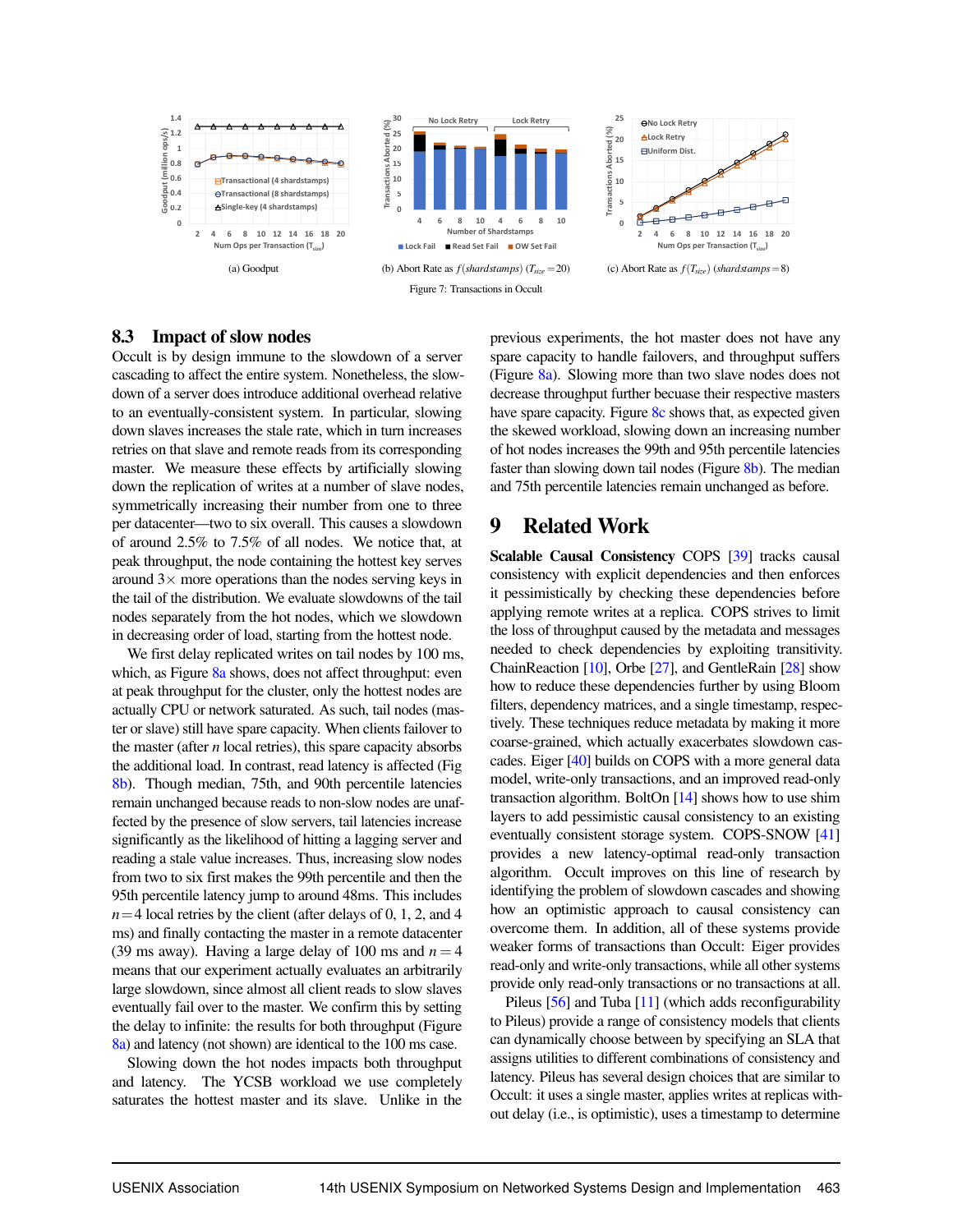<span id="page-12-4"></span>

Figure 8: Effect on overall goodput and read latency due to slow nodes in Occult

if a read value meets a given consistency level (including causal consistency), and can issue reads across different datacenters to meet a given consistency level. However, Pileus is not scalable as it uses a single logical timestamp as the client's state (which we show in our evaluation has a very high false positive stale rate) and evaluates with only a single node per replica. We consider an interesting avenue of future work to see if we can combine the focus of Pileus (consistency choice and SLAs) with Occult.

Cure [\[9\]](#page-13-27) is a causally consistent storage system that provides read-write transactions. Cure is pessimistic and uses a single timestamp per replica to track and enforce causal dependencies. Cure provides a restricted form of read-write transactions that requires all operations to be on convergent and commutative replicated data types (CRDTs) [\[54\]](#page-14-20). Using CRDTs allows Cure to avoid coordination for writes and instead eventually merges conflicting writes, including those issued as part of read-write transactions. Occult, in contrast, is an optimistic system that provides read-write transactions for the normal data types that programmers are familiar with. Saturn [\[18\]](#page-13-28), like Occult, tries to strike a balance between metadata overhead and false sharing by relying on "small labels" (like Cure) while selecting serializations at datacenters that minimize spurious dependencies.

Read/Write Transactions Many recent research systems with read/write transactions are limited to a single datacenter (e.g.,  $[37, 46, 61, 62]$  $[37, 46, 61, 62]$  $[37, 46, 61, 62]$  $[37, 46, 61, 62]$  $[37, 46, 61, 62]$  $[37, 46, 61, 62]$  $[37, 46, 61, 62]$ ) whereas most production systems are geo-replicated. Some geo-replicated research systems cannot scale to large clusters because they have a single point of serialization per datacenter [\[24,](#page-13-16) [55\]](#page-14-7) while others are limited to transactions with known read and write sets [\[47,](#page-14-25) [57,](#page-14-26) [65\]](#page-15-1).

Scalable geo-replicated transactional systems include Spanner [\[22\]](#page-13-29), MDCC [\[32\]](#page-13-25), and TAPIR [\[64\]](#page-14-16). Spanner is a production system at Google that uses synchronized clocks to reduce coordination for strictly serializable transactions. MDCC uses Generalized Paxos [\[36\]](#page-14-15) to reduce wide-area commit latency. TAPIR avoids coordination in both replication and concurrency control to be able to sometimes commit a transaction in a single wide-area round trip. All of these systems provide strict serializability, a much stronger consistency level than what Occult provides. As a result, they require heavier-weight mechanisms for deciding to

abort or commit transactions and will abort more often.

Rethinking the Output Commit Step We were inspired to rethink the output commit step for causal consistency by a number of previous systems: Rethink the Sync [\[48\]](#page-14-4), which did it for local file I/O; Blizzard [\[45\]](#page-14-27), which did it for cloud storage; Zyzzyva [\[31\]](#page-13-30), which did it for Byzantine fault tolerance; and Speculative Paxos [\[50\]](#page-14-28), which did it for Paxos.

# 10 Conclusion

This paper identifies slowdown cascades as a fundamental limitation of enforcing causal consistency as a global property of the datastore. Occult instead moves this responsibility to the client: the data store makes its updates available as soon as it receives them. Clients then enforce causal consistency on reads only for updates that they are actually interested in observing, using compressed timestamps to track causality. Occult follows the same philosophy for its scalable general-purpose transaction protocol: by ensuring that transactions read from a consistent snapshot and using timestamps to guarantee atomicity, it guarantees the strong properties of PSI while avoiding its scalability bottleneck.

# 11 Acknowledgements

We are grateful to our shepherd Jay Lorch for his dedication to making this paper as good as it could be, and to the anonymous reviewers for their insightful comments. This work would simply not have been possible without the patience and support of the amazing CloudLab team [\[1\]](#page-12-3) throughout our experimental evaluation. This work was supported by the National Science Foundation under grant number CNS-1409555 and by a Google Faculty Research Award. Natacha Crooks was partially supported by a Google Doctoral Fellowship in Distributed Computing.

## **References**

- <span id="page-12-3"></span>[1] CloudLab. <https://www.cloudlab.us/>.
- <span id="page-12-2"></span>[2] Jedis. <https://github.com/xetorthio/jedis>.
- <span id="page-12-0"></span>[3] Network Time Protocol. [https://www.eecis.udel.edu/](https://www.eecis.udel.edu/~mills/ntp.html) [~mills/ntp.html](https://www.eecis.udel.edu/~mills/ntp.html).
- <span id="page-12-1"></span>[4] Redis Cluster Specification. [http://redis.io/topics/](http://redis.io/topics/cluster-spec) [cluster-spec](http://redis.io/topics/cluster-spec).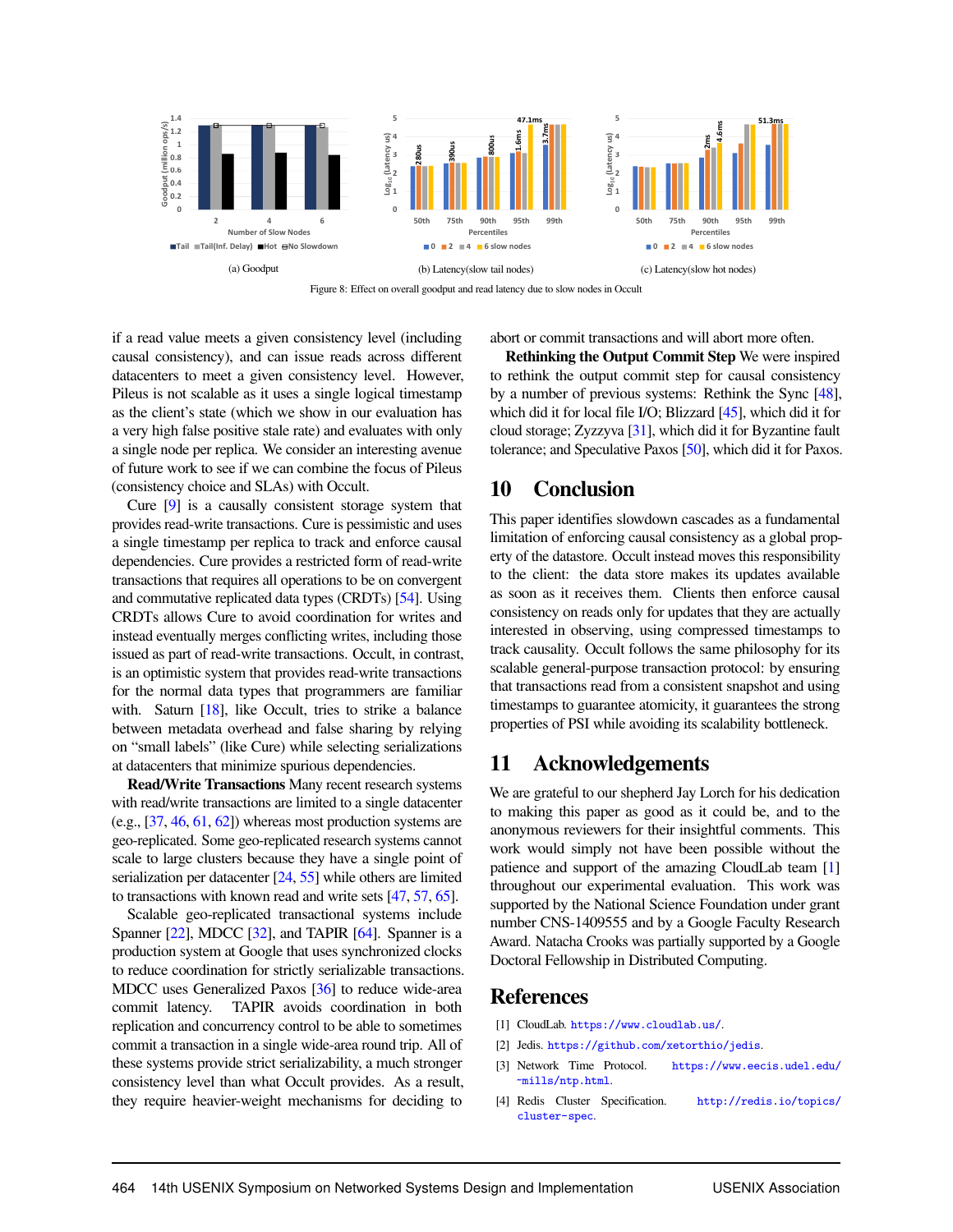- <span id="page-13-21"></span>[5] ADYA, A. *Weak Consistency: A Generalized Theory and Optimistic Implementations for Distributed Transactions*. PhD thesis, MIT, 1999.
- <span id="page-13-17"></span>[6] ADYA, A., AND LISKOV, B. Lazy Consistency Using Loosely Synchronized Clocks. In *Proceedings of the 16th ACM Symposium on Principles of Distributed Computing* (Santa Barbara, California, USA, 1997), PODC '97, ACM, pp. 73–82.
- <span id="page-13-0"></span>[7] AHAMAD, M., NEIGER, G., BURNS, J., KOHLI, P., AND HUTTO, P. Causal Memory: Definitions, Implementation, and Programming. *Distributed Computing 9*, 1 (1995), 37–49.
- <span id="page-13-8"></span>[8] AJOUX, P., BRONSON, N., KUMAR, S., LLOYD, W., AND VEERARAGHAVAN, K. Challenges to Adopting Stronger Consistency at Scale. In *Proceedings of the 15th USENIX Conference on Hot Topics in Operating Systems* (Switzerland, 2015), HOTOS'15, USENIX Association.
- <span id="page-13-27"></span>[9] AKKOORATH, D. D., TOMSIC, A. Z., BRAVO, M., LI, Z., CRAIN, T., BIENIUSA, A., PREGUIA, N., AND SHAPIRO, M. Cure: Strong Semantics Meets High Availability and Low Latency. In *2016 IEEE 36th International Conference on Distributed Computing Systems (ICDCS)* (June 2016), pp. 405–414.
- <span id="page-13-4"></span>[10] ALMEIDA, S., LEITÃO, J. A., AND RODRIGUES, L. Chainreaction: A Causal+ Consistent Datastore Based on Chain Replication. In *Proceedings of the 8th ACM European Conference on Computer Systems* (Prague, Czech Republic, 2013), EuroSys '13, ACM, pp. 85–98.
- <span id="page-13-23"></span>[11] ARDEKANI, M. S., AND TERRY, D. B. A Self-Configurable Geo-Replicated Cloud Storage System. In *Proceedings of the 11th USENIX Symposium on Operating Systems Design and Implementation (OSDI 14)* (2014), OSDI '14, USENIX Association, pp. 367–381.
- <span id="page-13-22"></span>[12] BABAOĞLU, O., AND MARZULLO, K. Consistent Global States of Distributed Systems: Fundamental Concepts and Mechanisms. In *Distributed Systems (2nd Ed.)*, S. Mullender, Ed. ACM Press/Addison-Wesley Publishing Co., 1993, pp. 55–96.
- <span id="page-13-2"></span>[13] BAILIS, P., FEKETE, A., GHODSI, A., HELLERSTEIN, J. M., AND STOICA, I. The Potential Dangers of Causal Consistency and an Explicit Solution. In *Proceedings of the 3rd ACM Symposium on Cloud Computing* (San Jose, California, 2012), SoCC '12, ACM, pp. 22:1–22:7.
- <span id="page-13-5"></span>[14] BAILIS, P., GHODSI, A., HELLERSTEIN, J. M., AND STOICA, I. Bolt-On Causal Consistency. In *Proceedings of the 2013 ACM SIGMOD International Conference on Management of Data* (New York, NY, 2013), SIGMOD '13, ACM, pp. 761–772.
- <span id="page-13-18"></span>[15] BERENSON, H., BERNSTEIN, P., GRAY, J., MELTON, J., O'NEIL, E., AND O'NEIL, P. A Critique of ANSI SQL Isolation Levels. In *Proceedings of the 1995 ACM SIGMOD International Conference on Management of Data* (San Jose, California, USA, 1995), SIGMOD '95, ACM, pp. 1–10.
- <span id="page-13-24"></span>[16] BERNSTEIN, P., AND NEWCOMER, E. *Principles of Transaction Processing: For the Systems Professional*. Morgan Kaufmann Publishers Inc., 1997.
- <span id="page-13-14"></span>[17] BIRMAN, K., CHOCKLER, G., AND VAN RENESSE, R. Toward a Cloud Computing Research Agenda. *SIGACT News 40*, 2 (June 2009), 68–80.
- <span id="page-13-28"></span>[18] BRAVO, M., RODRIGUES, L., AND VAN ROY, P. Saturn: a distributed metadata service for causal consistency. In *Proceedings of the 12th ACM European Conference on Computer Systems* (2017), EuroSys '17, ACM.
- <span id="page-13-15"></span>[19] BRONSON, N., AMSDEN, Z., CABRERA, G., CHAKKA, P., DIMOV, P., DING, H., FERRIS, J., GIARDULLO, A., KULKARNI, S., LI, H., MARCHUKOV, M., PETROV, D., PUZAR, L., SONG, Y. J., AND VENKATARAMANI, V. TAO: Facebook's Distributed Data Store for the Social Graph. In *Proceedings of the 2013 USENIX Annual Technical Conference* (San Jose, CA, 2013), USENIX ATC'13, USENIX Association, pp. 49–60.
- <span id="page-13-3"></span>[20] COOPER, B. F., RAMAKRISHNAN, R., SRIVASTAVA, U., SILBER-STEIN, A., BOHANNON, P., JACOBSEN, H.-A., PUZ, N., WEAVER, D., AND YERNENI, R. PNUTS: Yahoo!'s Hosted Data Serving Platform. *Proceedings of the VLDB Endowment 1*, 2 (Aug. 2008), 1277–1288.
- <span id="page-13-26"></span>[21] COOPER, B. F., SILBERSTEIN, A., TAM, E., RAMAKRISHNAN, R., AND SEARS, R. Benchmarking Cloud Serving Systems with YCSB. In *Proceedings of the 1st ACM Symposium on Cloud Computing* (Indianapolis, Indiana, 2010), SoCC '10, ACM, pp. 143–154.
- <span id="page-13-29"></span>[22] CORBETT, J. C., DEAN, J., EPSTEIN, M., FIKES, A., FROST, C., FURMAN, J. J., GHEMAWAT, S., GUBAREV, A., HEISER, C., HOCHSCHILD, P., HSIEH, W., KANTHAK, S., KOGAN, E., LI, H., LLOYD, A., MELNIK, S., MWAURA, D., NAGLE, D., QUINLAN, S., RAO, R., ROLIG, L., SAITO, Y., SZYMANIAK, M., TAYLOR, C., WANG, R., AND WOODFORD, D. Spanner: Google's Globally-Distributed Database. In *Proceedings of the 10th USENIX Conference on Operating Systems Design and Implementation* (Hollywood, CA, 2012), OSDI'12, USENIX Association, pp. 251–264.
- <span id="page-13-20"></span>[23] CROOKS, N., PU, Y., ALVISI, L., AND CLEMENT, A. Seeing is Believing: A Unified Model for Consistency and Isolation via States. *CoRR abs/1609.06670* (2016).
- <span id="page-13-16"></span>[24] CROOKS, N., PU, Y., ESTRADA, N., GUPTA, T., ALVISI, L., AND CLEMENT, A. TARDiS: A Branch-and-Merge Approach to Weak Consistency. In *Proceedings of the 2016 ACM SIGMOD International Conference on Management of Data* (San Francisco, California, 2016), SIGMOD '16, ACM, pp. 1615–1628.
- <span id="page-13-12"></span>[25] DEAN, J., AND BARROSO, L. A. The Tail at Scale. *Communications of the ACM 56*, 2 (Feb. 2013), 74–80.
- <span id="page-13-13"></span>[26] DEAN, J., AND GHEMAWAT, S. MapReduce: Simplified Data Processing on Large Clusters. In *Proceedings of the 6th Symposium on Operating Systems Design and Implementation* (San Francisco, CA, 2004), OSDI'04, USENIX Association, pp. 137–149.
- <span id="page-13-6"></span>[27] DU, J., ELNIKETY, S., ROY, A., AND ZWAENEPOEL, W. Orbe: Scalable Causal Consistency Using Dependency Matrices and Physical Clocks. In *Proceedings of the 4th ACM Symposium on Cloud Computing* (Santa Clara, California, 2013), SOCC '13, ACM, pp. 11:1–11:14.
- <span id="page-13-7"></span>[28] DU, J., IORGULESCU, C., ROY, A., AND ZWAENEPOEL, W. GentleRain: Cheap and Scalable Causal Consistency with Physical Clocks. In *Proceedings of the 5th ACM Symposium on Cloud Computing* (2014), SOCC '14, ACM.
- <span id="page-13-9"></span>[29] FIDGE, C. J. Timestamps in Message-Passing Systems That Preserve the Partial Ordering. In *Proceedings of the 11th Australian Computer Science Conference (ACSC'88)* (February 1988), pp. 56–66.
- <span id="page-13-1"></span>[30] GILBERT, S., AND LYNCH, N. Brewer's Conjecture and the Feasibility of Consistent, Available, Partition-Tolerant Web Services. *SIGACT News 33*, 2 (June 2002), 51–59.
- <span id="page-13-30"></span>[31] KOTLA, R., ALVISI, L., DAHLIN, M., CLEMENT, A., AND WONG, E. Zyzzyva: Speculative Byzantine Fault Tolerance. *ACM Transactions on Computer Systems 27*, 4 (Jan. 2010), 7:1–7:39.
- <span id="page-13-25"></span>[32] KRASKA, T., PANG, G., FRANKLIN, M. J., MADDEN, S., AND FEKETE, A. MDCC: Multi-Data Center Consistency. In *Proceedings of the 8th ACM European Conference on Computer Systems* (Prague, Czech Republic, 2013), EuroSys '13, ACM, pp. 113–126.
- <span id="page-13-11"></span>[33] KRIKORIAN, R. Twitter Timelines at Scale (video link. consistency discussion at 26m). [http://www.infoq.com/presentations/](http://www.infoq.com/presentations/Twitter-Timeline-Scalability) [Twitter-Timeline-Scalability](http://www.infoq.com/presentations/Twitter-Timeline-Scalability), 2013.
- <span id="page-13-10"></span>[34] LAMPORT, L. Time, Clocks, and the Ordering of Events in a Distributed System. *Communications of the ACM 21*, 7 (July 1978), 558–565.
- <span id="page-13-19"></span>[35] LAMPORT, L. The Part-Time Parliament. *ACM Transactions on Computer Systems 16*, 2 (May 1998), 133–169.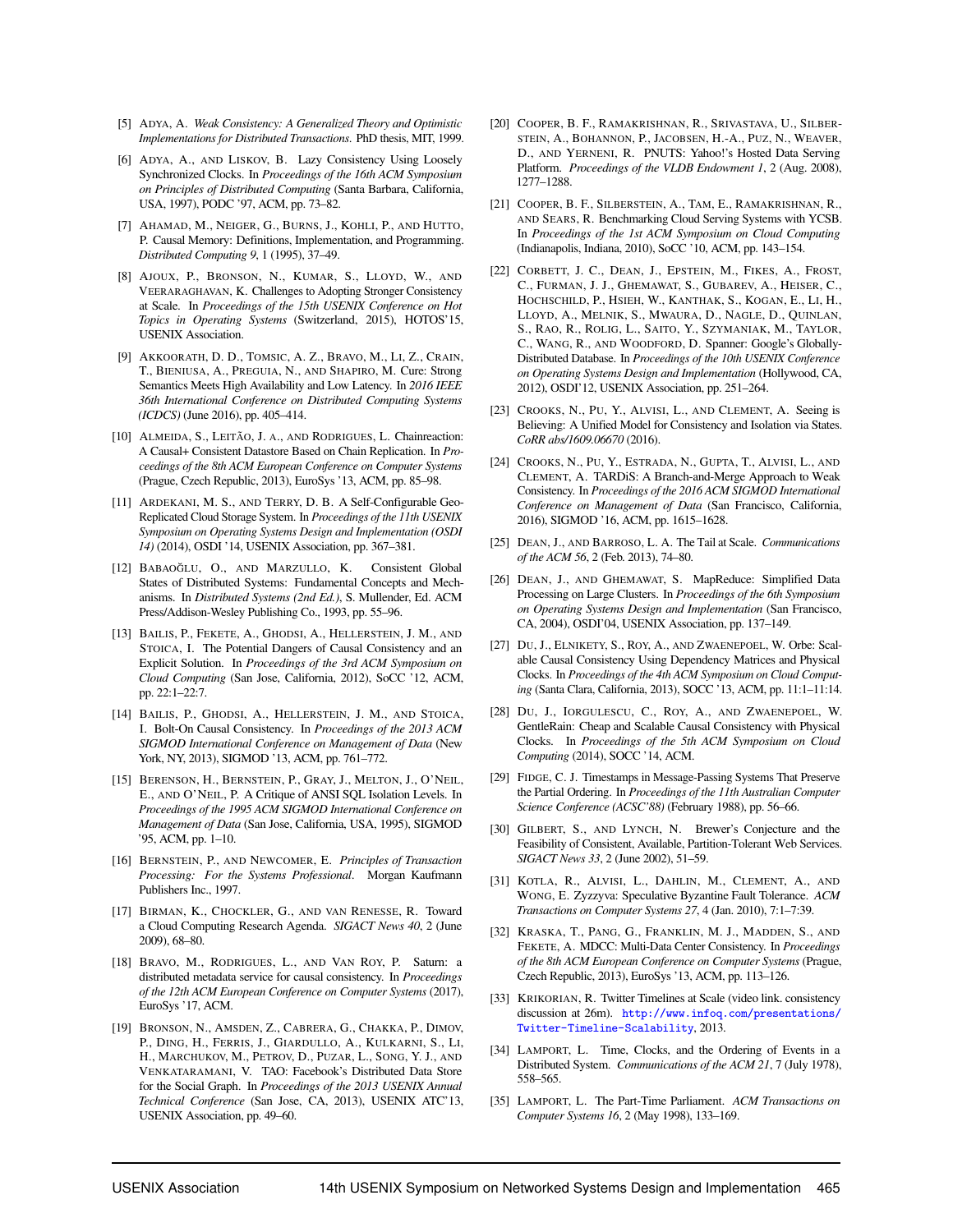- <span id="page-14-15"></span>[36] LAMPORT, L. Generalized Consensus and Paxos. Tech. Rep. MSR-TR-2005-33, Microsoft Research, 2004.
- <span id="page-14-21"></span>[37] LEE, C., PARK, S. J., KEJRIWAL, A., MATSUSHITA, S., AND OUSTERHOUT, J. Implementing Linearizability at Large Scale and Low Latency. In *Proceedings of the 25th Symposium on Operating Systems Principles* (Monterey, California, 2015), SOSP '15, ACM, pp. 71–86.
- <span id="page-14-0"></span>[38] LIPTON, R. J., AND SANDBERG, J. PRAM: A Scalable Shared Memory. Tech. Rep. TR-180-88, Princeton University, Department of Computer Science, August 1988.
- <span id="page-14-1"></span>[39] LLOYD, W., FREEDMAN, M. J., KAMINSKY, M., AND ANDERSEN, D. G. Don't Settle for Eventual: Scalable Causal Consistency for Wide-Area Storage with COPS. In *Proceedings of the 23rd ACM Symposium on Operating Systems Principles* (Cascais, Portugal, 2011), SOSP '11, ACM, pp. 401–416.
- <span id="page-14-3"></span>[40] LLOYD, W., FREEDMAN, M. J., KAMINSKY, M., AND ANDERSEN, D. G. Stronger Semantics for Low-Latency Geo-Replicated Storage. In *Proceedings of the 10th USENIX Conference on Networked Systems Design and Implementation* (Lombard, IL, 2013), NSDI '13, USENIX Association, pp. 313–328.
- <span id="page-14-19"></span>[41] LU, H., HODSDON, C., NGO, K., MU, S., AND LLOYD, W. The SNOW Theorem and Latency-Optimal Read-Only Transactions. In *Proceedings of the 12th USENIX Symposium on Operating Systems Design and Implementation* (2016), OSDI'16, USENIX Association, pp. 135–150.
- <span id="page-14-5"></span>[42] LU, H., VEERARAGHAVAN, K., AJOUX, P., HUNT, J., SONG, Y. J., TOBAGUS, W., KUMAR, S., AND LLOYD, W. Existential Consistency: Measuring and Understanding Consistency at Facebook. In *Proceedings of the 25th Symposium on Operating Systems Principles* (Monterey, California, 2015), SOSP '15, ACM, pp. 295–310.
- <span id="page-14-2"></span>[43] MAHAJAN, P., ALVISI, L., AND DAHLIN, M. Consistency, Availability, and Convergence. Tech. Rep. UTCS TR-11-22, Department of Computer Science, The University of Texas at Austin, 2011.
- <span id="page-14-6"></span>[44] MATTERN, F. Virtual Time and Global States of Distributed Systems. In *Proceedings of the Workshop on Parallel and Distributed Algorithms* (1989), North-Holland/Elsevier, pp. 215–226.
- <span id="page-14-27"></span>[45] MICKENS, J., NIGHTINGALE, E. B., ELSON, J., GEHRING, D., FAN, B., KADAV, A., CHIDAMBARAM, V., KHAN, O., AND NAREDDY, K. Blizzard: Fast, Cloud-Scale Block Storage for Cloud-Oblivious Applications. In *11th USENIX Symposium on Networked Systems Design and Implementation (NSDI 14)* (2014), USENIX Association, pp. 257–273.
- <span id="page-14-22"></span>[46] MU, S., CUI, Y., ZHANG, Y., LLOYD, W., AND LI, J. Extracting More Concurrency from Distributed Transactions. In *Proceedings of the 11th USENIX Conference on Operating Systems Design and Implementation* (Broomfield, CO, 2014), OSDI'14, USENIX Association, pp. 479–494.
- <span id="page-14-25"></span>[47] MU, S., NELSON, L., LLOYD, W., AND LI, J. Consolidating Concurrency Control and Consensus for Commits under Conflicts. In *Proceedings of the 12th USENIX Symposium on Operating Systems Design and Implementation* (2016), OSDI'16, USENIX Association.
- <span id="page-14-4"></span>[48] NIGHTINGALE, E. B., VEERARAGHAVAN, K., CHEN, P. M., AND FLINN, J. Rethink the Sync. *ACM Transactions on Computer Systems 26*, 3 (Sept. 2008), 6:1–6:26.
- <span id="page-14-10"></span>[49] NISHTALA, R., FUGAL, H., GRIMM, S., KWIATKOWSKI, M., LEE, H., LI, H. C., MCELROY, R., PALECZNY, M., PEEK, D., SAAB, P., STAFFORD, D., TUNG, T., AND VENKATARAMANI, V. Scaling Memcache at Facebook. In *Proceedings of the 10th USENIX Conference on Networked Systems Design and Implementation* (Lombard, IL, 2013), NSDI '13, USENIX Association, pp. 385–398.
- <span id="page-14-28"></span>[50] PORTS, D. R., LI, J., LIU, V., SHARMA, N. K., AND KRISHNA-MURTHY, A. Designing Distributed Systems Using Approximate Synchrony in Data Center Networks. In *12th USENIX Symposium*

*on Networked Systems Design and Implementation (NSDI 15)* (2015), USENIX Association, pp. 43–57.

- <span id="page-14-11"></span>[51] QIAO, L., SURLAKER, K., DAS, S., QUIGGLE, T., SCHULMAN, B., GHOSH, B., CURTIS, A., SEELIGER, O., ZHANG, Z., AURADAR, A., BEAVER, C., BRANDT, G., GANDHI, M., GOPALAKRISHNA, K., IP, W., JGADISH, S., LU, S., PACHEV, A., RAMESH, A., SEBASTIAN, A., SHANBHAG, R., SUBRAMANIAM, S., SUN, Y., TOPIWALA, S., TRAN, C., WESTERMAN, J., AND ZHANG, D. On Brewing Fresh Espresso: LinkedIn's Distributed Data Serving Platform. In *Proceedings of the 2013 ACM SIGMOD International Conference on Management of Data* (New York, NY, 2013), SIGMOD '13, ACM, pp. 1135–1146.
- <span id="page-14-18"></span>[52] RICCI, R., EIDE, E., AND THE CLOUDLAB TEAM. Introducing CloudLab: Scientific Infrastructure for Advancing Cloud Architectures and Applications. *USENIX ;login: 39*, 6 (Dec. 2014).
- <span id="page-14-17"></span>[53] SCHNEIDER, F. B. Replication Management Using the State-Machine Approach. In *Distributed Systems (2nd Ed.)*, S. Mullender, Ed. ACM Press/Addison-Wesley Publishing Co., 1993, pp. 169–197.
- <span id="page-14-20"></span>[54] SHAPIRO, M., PREGUICA, N., BAQUERO, C., AND ZAWIRSKI, M. A Comprehensive Study of Convergent and Commutative Replicated Data Types. Tech. Rep. HAL Id: inria-00555588, Inria–Centre Paris-Rocquencourt; INRIA, 2011.
- <span id="page-14-7"></span>[55] SOVRAN, Y., POWER, R., AGUILERA, M. K., AND LI, J. Transactional Storage for Geo-Replicated Systems. In *Proceedings of the 23rd ACM Symposium on Operating Systems Principles* (Cascais, Portugal, 2011), SOSP '11, ACM, pp. 385–400.
- <span id="page-14-13"></span>[56] TERRY, D. B., PRABHAKARAN, V., KOTLA, R., BALAKRISHNAN, M., AGUILERA, M. K., AND ABU-LIBDEH, H. Consistency-based Service Level Agreements for Cloud Storage. In *Proceedings of the 24th ACM Symposium on Operating Systems Principles* (Farmington, Pennsylvania, 2013), SOSP '13, ACM, pp. 309–324.
- <span id="page-14-26"></span>[57] THOMSON, A., DIAMOND, T., WENG, S.-C., REN, K., SHAO, P., AND ABADI, D. J. Calvin: Fast Distributed Transactions for Partitioned Database Systems. In *Proceedings of the 2012 ACM SIGMOD International Conference on Management of Data* (2012), ACM, pp. 1–12.
- <span id="page-14-12"></span>[58] TORRES-ROJAS, F. J., AND AHAMAD, M. Plausible clocks: Constant size logical clocks for distributed systems. *Distributed Computing 12*, 4 (Sept. 1999), 179–195.
- <span id="page-14-14"></span>[59] VAN RENESSE, R., AND SCHNEIDER, F. B. Chain Replication for Supporting High Throughput and Availability. In *Proceedings of the 6th Symposium on Operating Systems Design and Implementation* (San Francisco, CA, 2004), OSDI'04, USENIX Association, pp. 91–104.
- <span id="page-14-8"></span>[60] VOGELS, W. Eventually Consistent. *Commun. ACM 52*, 1 (Jan. 2009), 40–44.
- <span id="page-14-23"></span>[61] WEI, X., SHI, J., CHEN, Y., CHEN, R., AND CHEN, H. Fast In-Memory Transaction Processing Using RDMA and HTM. In *Proceedings of the 25th Symposium on Operating Systems Principles* (Monterey, California, 2015), SOSP '15, ACM, pp. 87–104.
- <span id="page-14-24"></span>[62] XIE, C., SU, C., LITTLEY, C., ALVISI, L., KAPRITSOS, M., AND WANG, Y. High-Performance ACID via Modular Concurrency Control. In *Proceedings of the 25th Symposium on Operating Systems Principles* (Monterey, California, 2015), SOSP '15, ACM, pp. 279–294.
- <span id="page-14-9"></span>[63] ZAWIRSKI, M., PREGUIÇA, N., DUARTE, S., BIENIUSA, A., BALEGAS, V., AND SHAPIRO, M. Write Fast, Read in the Past: Causal Consistency for Client-Side Applications. In *Proceedings of the 16th Annual Middleware Conference* (Vancouver, BC, Canada, 2015), Middleware '15, ACM, pp. 75–87.
- <span id="page-14-16"></span>[64] ZHANG, I., SHARMA, N. K., SZEKERES, A., KRISHNAMURTHY, A., AND PORTS, D. R. K. Building Consistent Transactions with Inconsistent Replication. In *Proceedings of the 25th Symposium on Operating Systems Principles* (Monterey, California, 2015), SOSP '15, ACM, pp. 263–278.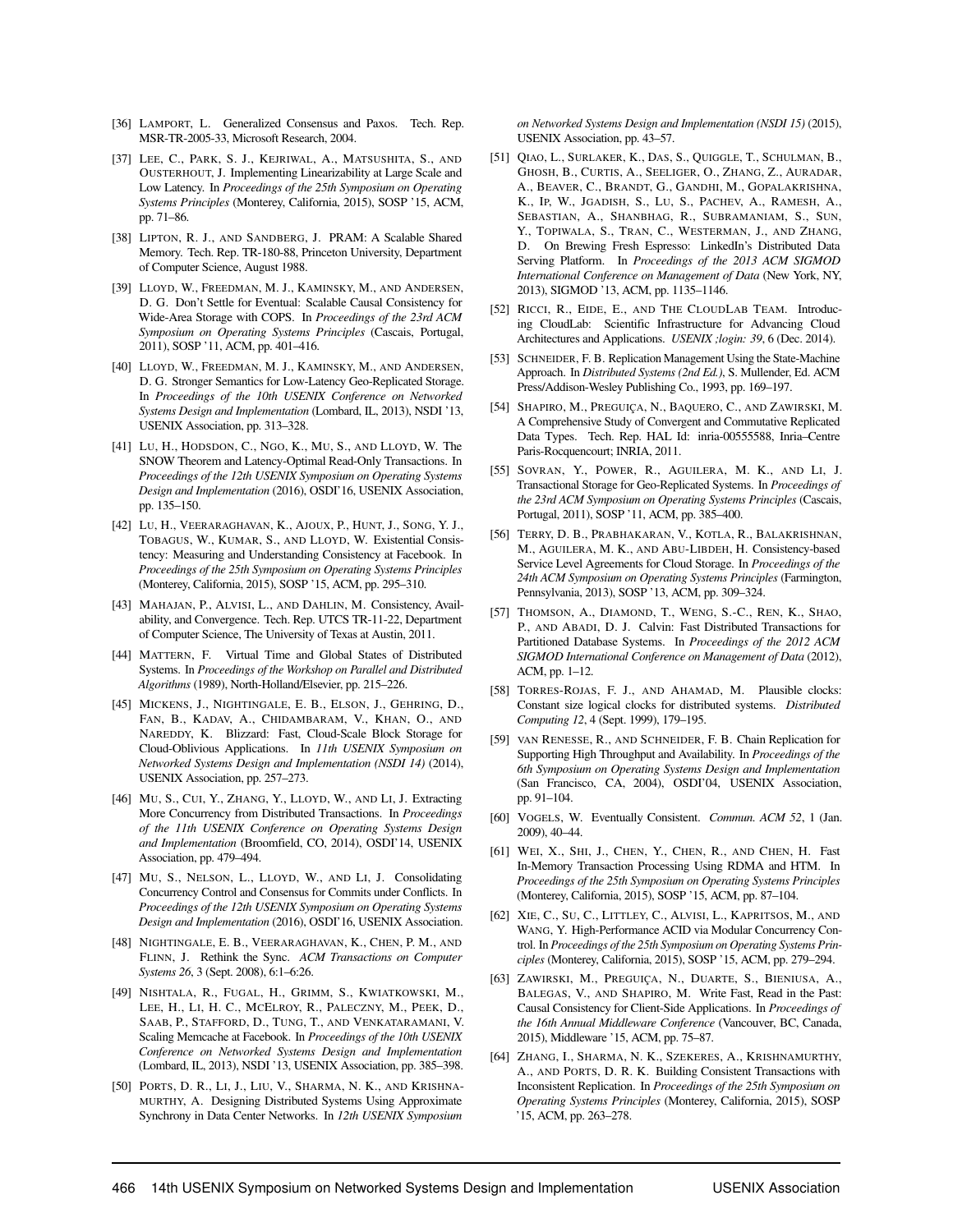<span id="page-15-1"></span>[65] ZHANG, Y., POWER, R., ZHOU, S., SOVRAN, Y., AGUILERA, M. K., AND LI, J. Transaction Chains: Achieving Serializability with Low Latency in Geo-Distributed Storage Systems. In *Proceedings of the 24th ACM Symposium on Operating Systems Principles* (Farmington, Pennsylvania, 2013), SOSP '13, ACM, pp. 276–291.

# <span id="page-15-0"></span>A Pseudocode for Transactions

Listing 1: Interface of a Causal Timestamp

| 1                                     | class CausalTimestamp:                           |
|---------------------------------------|--------------------------------------------------|
|                                       | $def$ init $(N)$ :                               |
| $\frac{2}{3}$                         | $V = [0] * N$                                    |
|                                       |                                                  |
| $\frac{4}{5}$                         | # Get shardstamp for shard-id                    |
| 6                                     | $def$ getSS (shard-id):                          |
|                                       | return V[shard_id]                               |
| $\begin{array}{c} 7 \\ 8 \end{array}$ |                                                  |
| 9                                     | # Return the shardstamp with maximum value       |
| 10                                    | $def$ maxSS():                                   |
| 11                                    | return $max(V)$                                  |
| 12                                    |                                                  |
| 13                                    | # Update the shardstamp for shard-id to new-ss   |
| 14                                    | def updateSS (shard_id, new_ss):                 |
| 15                                    | $V[shard_id] = max(V[shard_id], new_s)$          |
| 16                                    |                                                  |
| 17                                    | # Merge another CausalTimestamp into this object |
| 18                                    | def mergeCTS (other_cts):                        |
| 19                                    | for i in range $(0, len(V))$ :                   |
| 20                                    | $V[i] = max(V[i], other_cts[i])$                 |

9

13

 $\frac{25}{26}$ 

 $34$ <br> $35$ 

Listing 2: Server-side pseudocode

```
1 | # allocate new shardstamp using loosely synchronized
 2 | # clocks as described in Section 5
 \begin{array}{c|c} 3 & \text{def newShardstamp (max-cli-ss , shared-id):} \\ 4 & \text{new ss = max(currentSvsTime() max_cli)} \end{array}4 new s = max(currentSystem(), max cliss)<br>5 if new s < shardstamps [shard id ]:
 \begin{array}{c|c} 5 & \text{if new}\_ss \leq \text{shardstamps} \text{[shard_id] :}\\ 6 & \text{return} \text{shardstamps} \text{[shard_id] + 1} \end{array}return shards tamps [shard_id] + 1\begin{array}{c|c} 7 & \text{else :} \\ \hline 8 & \text{ref} \end{array}return new ss + 110 def read (key):
11 shard stamp = shard stamps [shard (key)]<br>12 return (getValue (key), getDeps (key), s
              return (getValue (key), getDeps (key), shardstamp)
14 def prepare (tid, key, value, max_cli_ss):<br>15 if not islocked (shard (key)):
15 if not islocked (shard (key )):<br>16 \left| \begin{array}{c} \text{if not } i \text{.} \\ \text{if } i \text{.} \end{array} \right|\begin{array}{c|c} 16 & \text{lockwrites (shared (key))} \\ 17 & \text{if tid not in} \text{ prepKV:} \end{array}17 if tid not in prepKV: # prepared txns key vals<br>18 prepKV [tid ] = list ()
                       prepKV [ tid] = list ()19 prepKV [ t i d ]. append ( ( key, value ) )<br>20 shardstamp = shardstamps [ shard ( k
20 \begin{array}{c} \text{shardstamp} = \text{shardstamps} [\text{shard}(\text{key})] \\ \text{new\_ss} = \text{newShardstamp}(\text{max_cli\_ss} , s) \end{array}21 new s = newShard stamp (\begin{array}{c} \text{max} \\ \text{min} \\ \text{return} \\ \text{new} \\ \text{max} \\ \text{otherwise} \end{array} , shard (key))
22 return (new\_ss, getDeps(key))<br>23 else:
\begin{array}{c|c}\n 23 & \text{else :} \\
 24 & \text{three } \\
 \end{array}throw LOCKED
26 def commit_server(tid, deps):<br>27 for key, value in prepKV [ti
27 for key, value in prepKV [tid]:<br>28 shardstamps [shard (key)] = de
28 \begin{array}{c} \text{shardstamps} [\text{shard}(\text{key})] = \text{deps} \cdot \text{maxSS}() \\ \text{store}(\text{key}, \text{value}, \text{deps}) \end{array}\begin{array}{c|c}\n 29 & \text{store (key, value, deps)} \\
 30 & \text{shardstamp = shardstamp}\n \end{array}30 \begin{bmatrix} \text{shardstamp} = \text{shardstamp} [\text{shard}(\text{key})] \\ \text{unlockwrites} (\text{shard}(\text{key})) \end{bmatrix}\begin{array}{c|c} 31 & \text{unlockwrites (shared (key))} \\ 32 & \text{for s in mySlaves } (): \end{array}\begin{array}{c|c} 32 \\ 33 \end{array} for s in mySlaves ():<br>33
                       as \text{vac}(s, \text{relative}(kev, value, des, shardstamp)\det abort server (tid):
\begin{array}{c|c} 36 & \text{for key, value in } \text{prepKV} \text{[tid] :} \\ 37 & \text{undockwrites (kev)} \end{array}unlockwrites (key)
```
Note that if multiple transactions concurrently update different objects in the same shard *s*, in the commit phase each write *w* is applied at *s* (and at its slaves) in the (total) order determined by the value of the shardstamp assigned to *w* during the validation phase. The pseudocode achieves this property by locking shards instead of objects during the validation phase  $(\S6.2)$  $(\S6.2)$ .

|  | Listing 3: Client-side pseudocode |  |
|--|-----------------------------------|--|
|--|-----------------------------------|--|

8

11

 $rac{22}{23}$ 

 $rac{26}{27}$ 

33

39

44

56

```
# cli_ts is the client's causal timestamp | 1
def start Transaction ():<br>
TID = new Transaction ID () \begin{array}{c} 2 \\ 3 \end{array}TID = new TransactionID()ReadSet = \text{set}()<br>
OWSet = \text{set}(() \# Overview Set 5
  OWSet = set() \# Overwrite Set<br>Writes = dist() \# Writes done by this transaction 6
   Writes = dict () # Writes done by this transaction
   cli_ts_save = copy ( cli_ts ) \begin{array}{c} \n\end{array} 7
def write (key, value):<br>Writes [key] = value \begin{bmatrix} 9 \\ 10 \end{bmatrix}Writes [key] = valuedef read (key): \begin{array}{|c|c|c|c|c|} \hline \text{if } k \text{ ev } \text{ in } W \text{rites} \hline \end{array}if key in Writes:
     r e t u r n W rit e s [ key ] # R et u r n t h e v al u e we w r ot e 14
   e l s e : 15
      \begin{array}{rcl} \text{shard_id} &=& \text{shard(key)}\\ \text{local server} &=& \text{local (shard id)}\\ \end{array} 16
      local-server = local(shard_id)\text{cli}_\text{LSS} = \text{cli}_\text{LSS} \cdot \text{getSS} \left( \text{shared}_\text{I} \right) 18<br>value dens shardstamn = local server read(key) 19
      value, deps, shardstamp = local_server.read (key) 19<br>if is Slave (local_server) and shardstamp < cli_ss: 20
      if is Slave (local_server) and shardstamp \langle cli_ss: 20<br>value, deps, shardstamp = finish Stale Read (key) 21
         value, deps, shard stamp = finish StaleRead(key)ReadSet. add (Elem (key, shard-id, deps, shardstamp)) \begin{array}{|l|l|} \hline 23 \\ \hline \end{array}cli_ts . mergeCTS ( deps ) 24<br>
return value 25
      return value
def validate (S1, S2):<br>for x in S1:<br>28
  for x in S1:<br>
for y in S2:<br>
28<br>
29for y in S2: \begin{array}{|l|l|} 29 & \text{if } x \text{ .shardstamp} < y \text{ .deps . getSS (x. shard_id ):} \end{array}if x . shard stamp \langle y . deps . get SS(x, shard_id): 30<br>return False 31
           return False \begin{array}{|c|c|c|c|}\n\hline\n\text{1} & \text{True} \\
\hline\n\text{2} & \text{True} \\
\hline\n\end{array}return True
def abort Transaction (prepared servers, tid):<br>cli_ts = cli_ts_save 35
   cli_ts = cli_ts_save \begin{array}{|l|l|} \hline \textbf{cor} & \textbf{sc}{\textbf{cor}} \\ \hline \end{array} server in prepared_servers: \begin{array}{|l|l|} \hline 35 \\ \hline 36 \end{array}for server in prepared servers:<br>server abort server (tid)<br>37
     s er v e r a b o r t _ s er v e r ( t i d ) 37<br>
s e r v e r a b o r t u r n F a l s e 38
   return False
def commit Transaction ():<br>
\begin{array}{rcl} 40 \\ \text{prepared} & = \text{set} \end{array} ()
  prepared_servers = \text{set}()<br>
if not validate(ReadSet, ReadSet): 41if not validate (ReadSet, ReadSet): |42<br>return abort Transaction (prepared servers, TID) 43
      return abort Transaction (prepared servers, TID)
  for key, value in Writes:<br>master_server = master(shard(key)) 46master_server = master (shard (key)) 46<br>try: 47\mathbf{try}: 47
        \begin{array}{rcl}\n\text{max}.\text{ss} & = & \text{cli}.\text{ts} \cdot \text{maxSS} \text{ ()} \\
\text{new}.\text{ss} \cdot \text{des} & = & 49\n\end{array}new\_ss, deps = \begin{bmatrix} 49 \\ 49 \end{bmatrix}<br>master server, prepare (TID, key, value, max ss) 50
            master_server.prepare (TID, key, value, max_ss) \begin{array}{|l|l|} \hline 50 \\ \hline 51 \\ \hline \end{array}cli_ts . updateSS (shard (key), new \text{ss})
        OWSet . add ( Elem ( key , shard ( key ) , deps ) ) \begin{array}{|l|l|} \hline 52 \end{array}prepared_servers.add (master_server)
      except LOCKED: #can retry lock here before abort 54<br>return abortTransaction(prepared servers TID) 55
        return abort Transaction (prepared_servers, TID)
  if not validate (ReadSet, OWSet):
   return abort Transaction (prepared_servers, TID) \begin{bmatrix} 58 \\ 59 \end{bmatrix}e l s e : 59
     for server in prepared servers: \begin{array}{|l|l|} \hline 60 \\ \hline 61 \\ \hline \end{array}s erver.commit_server (TID, cli_ts)
     r e t u r n T rue 62
```